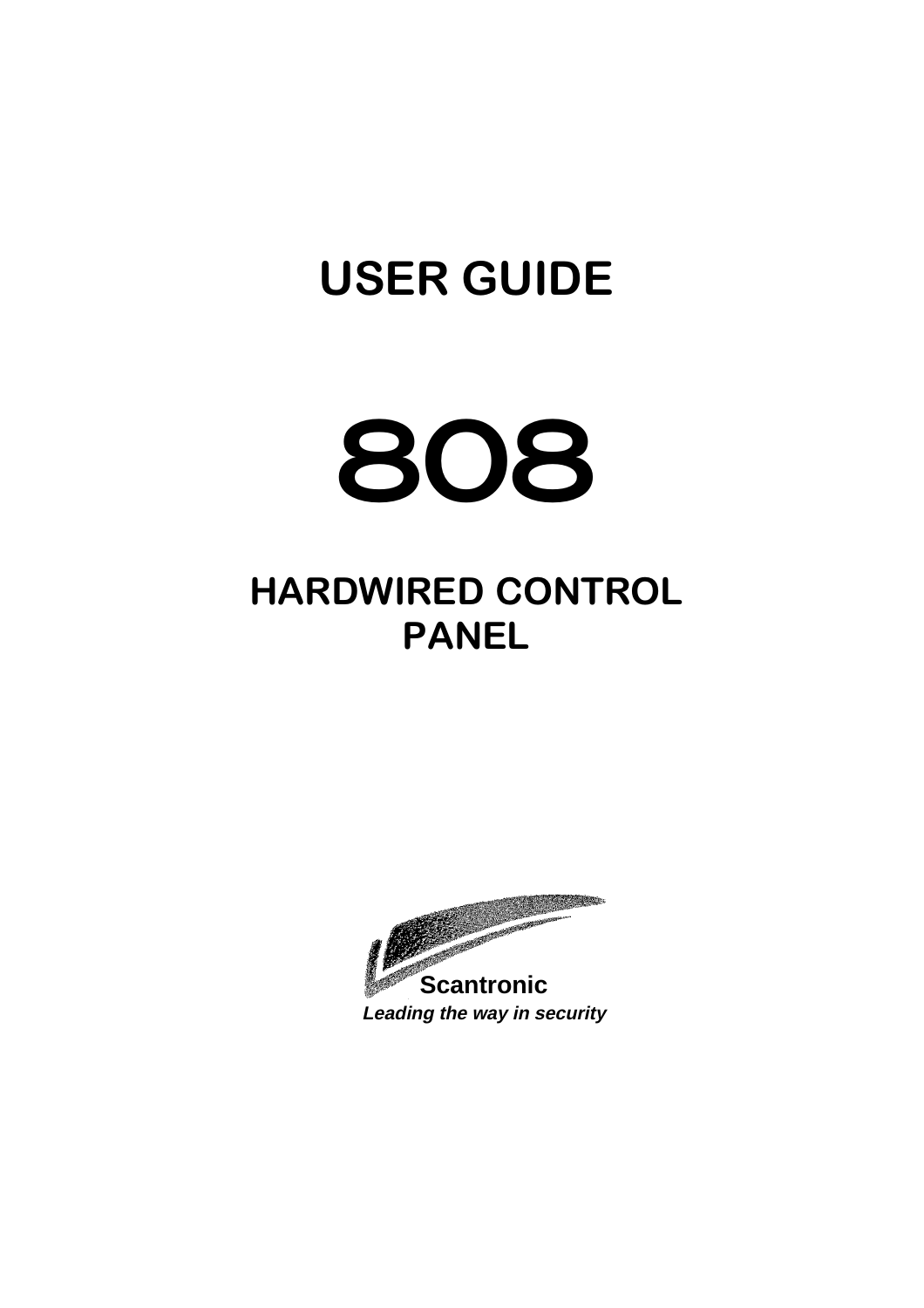# **Contents**

| 1. Introduction  3               |    |
|----------------------------------|----|
| The 808 System  3                |    |
|                                  |    |
| About This Guide  5              |    |
| 2. Everyday Operation  6         |    |
| Setting the System  6            |    |
|                                  |    |
|                                  |    |
| Exit Terminate Button  7         |    |
|                                  |    |
| Keyswitch Setting  8             |    |
| If the System Will Not Set  8    |    |
| Unsetting the System  9          |    |
|                                  |    |
| 3. After an Alarm  10            |    |
|                                  |    |
| Disarming the System  10         |    |
| Resetting the System  10         |    |
| Customer Reset  11               |    |
| Engineer Reset  11               |    |
| Remote Reset  11                 |    |
| 4. Special Functions  12         |    |
| Introduction                     | 12 |
| Omitting Zones (Menu + Level)    | 12 |
| Omitting 24 Hour Zones (Menu 2)  | 13 |
| Turning the Chime On/Off         |    |
| (Menu 3)                         | 13 |
| Testing the System (Menu 4)      | 14 |
|                                  |    |
|                                  | 15 |
| Setting the Time and Date        |    |
|                                  |    |
| Changing Zone Names (Menu 7). 16 |    |
| Using the Log (Menu 9)  17       |    |

| 5. Supervisor  19                  |  |
|------------------------------------|--|
|                                    |  |
|                                    |  |
| Duress Code  19                    |  |
| Restricting users to Arm Only  19  |  |
| Changing Access Codes and User     |  |
| Privileges (Menu 8) 20             |  |
| Changing User Codes  20            |  |
| Setting Up a Duress Code  20       |  |
| Giving a User Arm Only Access  21  |  |
| Allowing a User to Omit Zones 21   |  |
| Giving a User Log Access 22        |  |
| Allowing a User to Change Zone     |  |
|                                    |  |
| Allowing a User to Reset After an  |  |
|                                    |  |
| Allowing a User to Change the Time |  |
| and Date.  23                      |  |
|                                    |  |

808 Hardwired Control Panel User Guide.

© Scantronic Ltd. 1997

Every effort has been made to ensure that the contents of this book are correct. However, neither the authors nor Scantronic accept any liability for loss or damage caused or alleged to be caused directly or indirectly by this book. The contents of this book are subject to change without notice.

Printed and published in the U.K.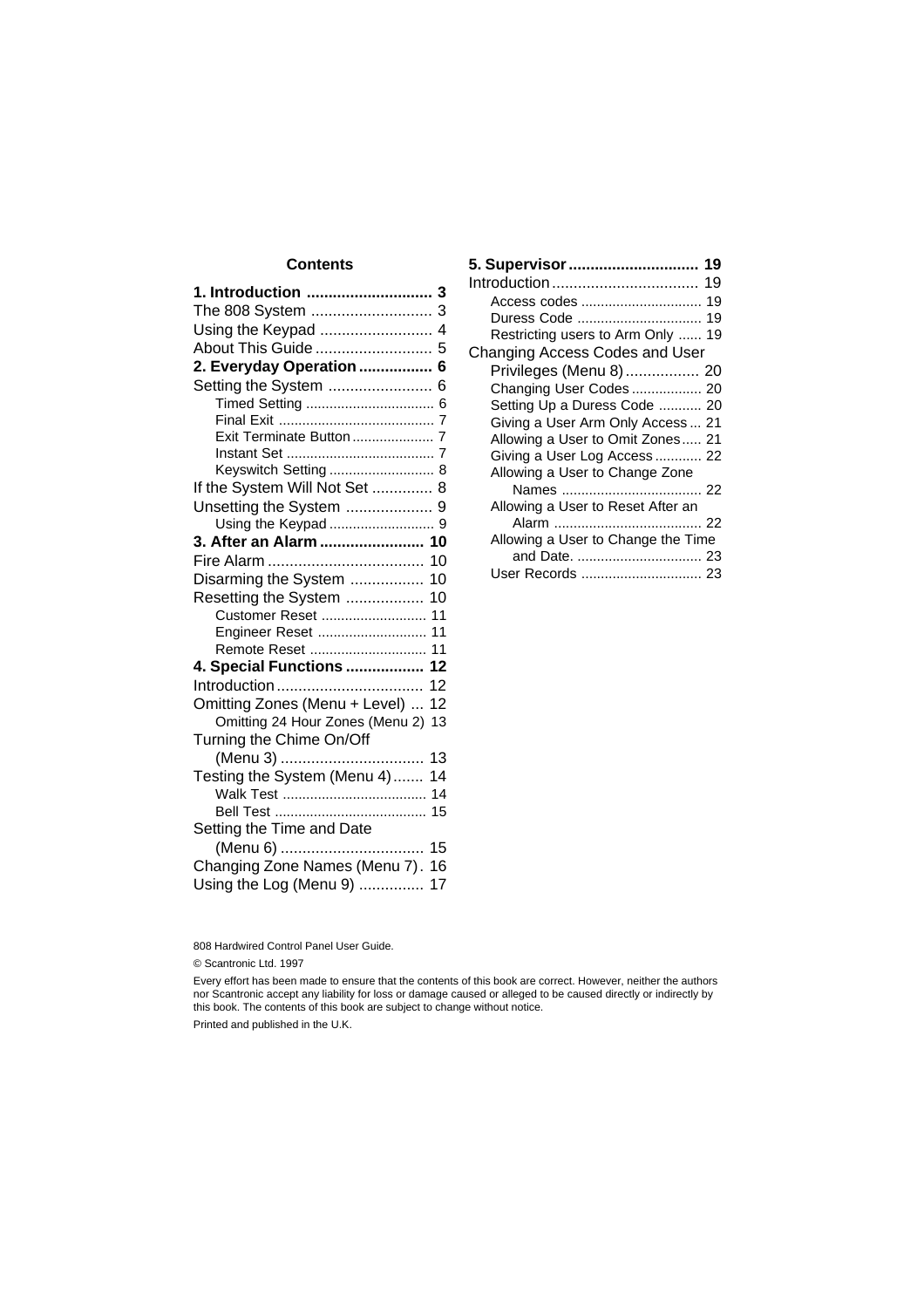# **1. Introduction**

# **The 808 System**

The 808 system comprises an end station, one or more keypads, and various detectors.

The end station is a steel box that houses the main components, power supply and stand-by battery. The end station is normally fitted out of sight in a safe place (for example under the stairs).

The detectors are installed at various places, or **zones**, around the premises. If something triggers a detector it signals back to the end station. How the end station reacts depends on whether the system is **set** or **unset**.

If the system is **set** it will raise an alarm whenever one of the detectors is triggered. The alarm might be a bell or strobe on the outside of your premises, or it might be a silent signal over the telephone line to a central monitoring station. When **unset** the system does not raise an alarm if a detector is triggered.

The 808 provides four different setting **Levels**, labelled A, B, C an D. Each Level may protect a different area of your premises. The system raises an alarm when a detector belonging to a set Level is triggered. If a detector belonging to an unset Level is triggered then the system will not raise an alarm. The Installer programs the Levels during installation. Ask your Installer to tell you which zone is allocated to each Level.

Your premises may be fitted with **24 hour** zones and **panic alarm** zones. If these zones are triggered the system will raise an alarm whether or not any Level is set.

The keypad is used to operate the system. From the keypad you can set and unset the system, read the event log, and make minor changes to the way the system operates.

You must enter an **access code** before the system will accept commands from the keypad. The system can store up to 8 different access codes, providing secure access for 8 users. One access code is reserved for the system supervisor, who can change the access codes of all the other users. None of the other users can change the access code for the supervisor.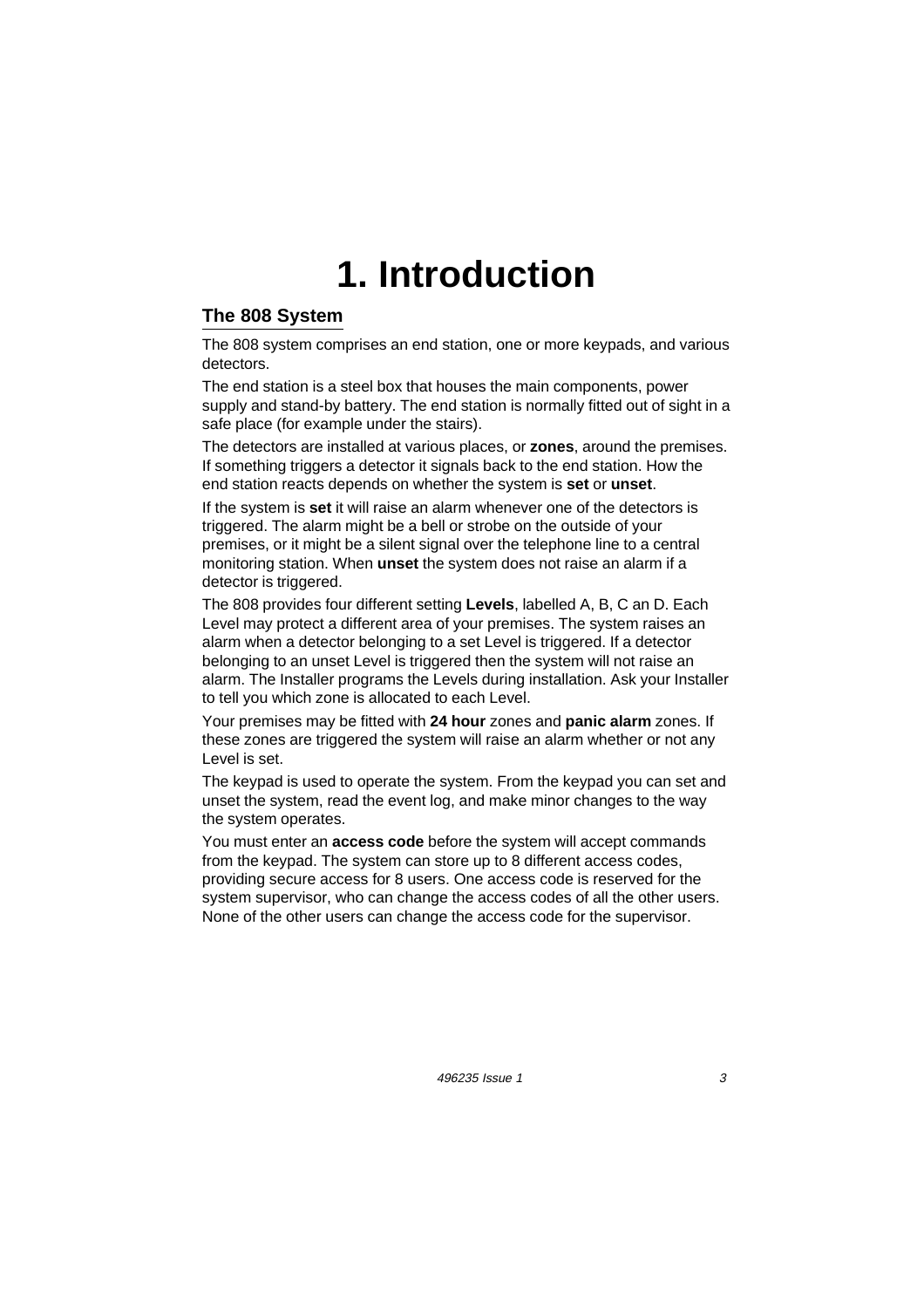1. Introduction

# **Using the Keypad**

Figure 1 below shows the keypad in detail.



Figure 1.808 Keypad

The keypad has the following displays and controls:

| Level LEDs         | Each Level LED (Light Emitting Diode) glows when<br>a Level is set. The LED is dark when the Level is<br>unset.                                                                                                                                                                                                                      |
|--------------------|--------------------------------------------------------------------------------------------------------------------------------------------------------------------------------------------------------------------------------------------------------------------------------------------------------------------------------------|
| Power LED          | The Power LED glows when the system is using<br>mains power. If the Power LED flashes slowly then<br>the mains power has been disconnected and the<br>system is running off the stand-by battery.                                                                                                                                    |
| LCD                | The system displays information and instructions<br>through the LCD (Liquid Crystal Display). The<br>system displays which detector has been triggered<br>by giving its zone number. You can use the keypad<br>to give detectors meaningful zone names. The<br>system will then display the names when the<br>detector is triggered. |
| Illuminated keypad | The keypad can be set up so that the keys are<br>illuminated from behind.                                                                                                                                                                                                                                                            |
| Level Setting Keys | Use these keys to set individual Levels. (Note that<br>you will have to use your access code first.)                                                                                                                                                                                                                                 |
| Panic Alarm Keys   | Press keys 1 and 3 together to raise a personal<br>attack alarm. (Check with your Installer that your<br>system is programmed with this function.)                                                                                                                                                                                   |

496235 Issue 1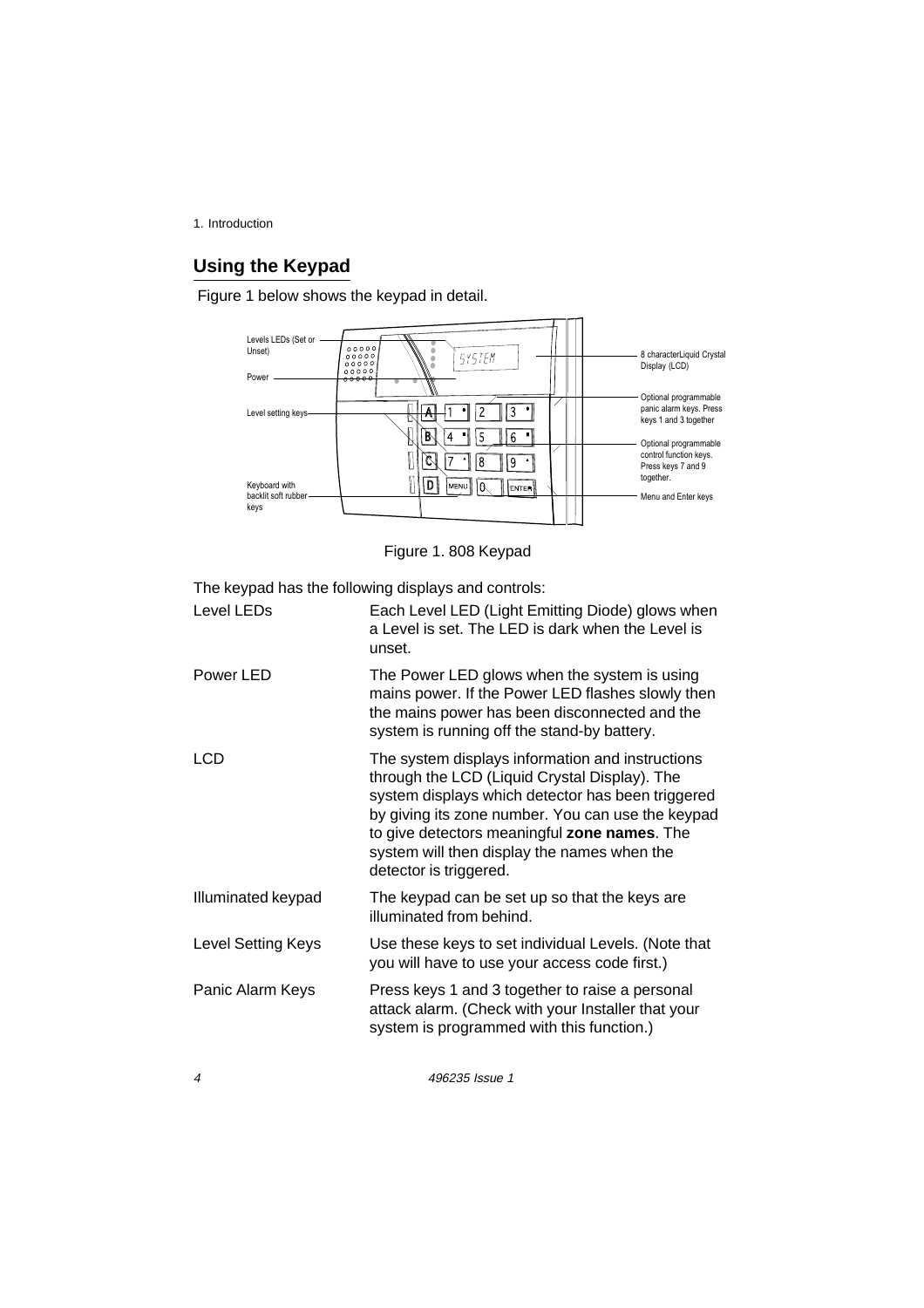1. Introduction

Control Function Keys Your system may be fitted to control other devices such external lighting. Press keys 7 and 9 together to activate or deactivate the device. (Check with your Installer that your system is programmed with this function.) Menu and Enter The Menu key lets you start programming the system so that you can change some of its functions (see 5. Supervisor). The Enter key tells the system that you have finished entering an access

code (or other command).

### **About This Guide**

The rest of this guide tells you how to use the system in more detail:

| 2. Everyday Operation | Describes how to set and unset the system.                                                                                                                                             |
|-----------------------|----------------------------------------------------------------------------------------------------------------------------------------------------------------------------------------|
| 3. After an Alarm     | Tells you how to switch off the sounders after an<br>alarm, how to see what caused the alarm, and how<br>to reset the system so that it can be used again.                             |
| 4. Special Functions  | Tells you how to use the more advanced features<br>of the system.                                                                                                                      |
| 5. Supervisor         | Tells you how to control who has access to the<br>system, and how to limit what they can do. This<br>section is intended for someone who is responsible<br>for the whole alarm system. |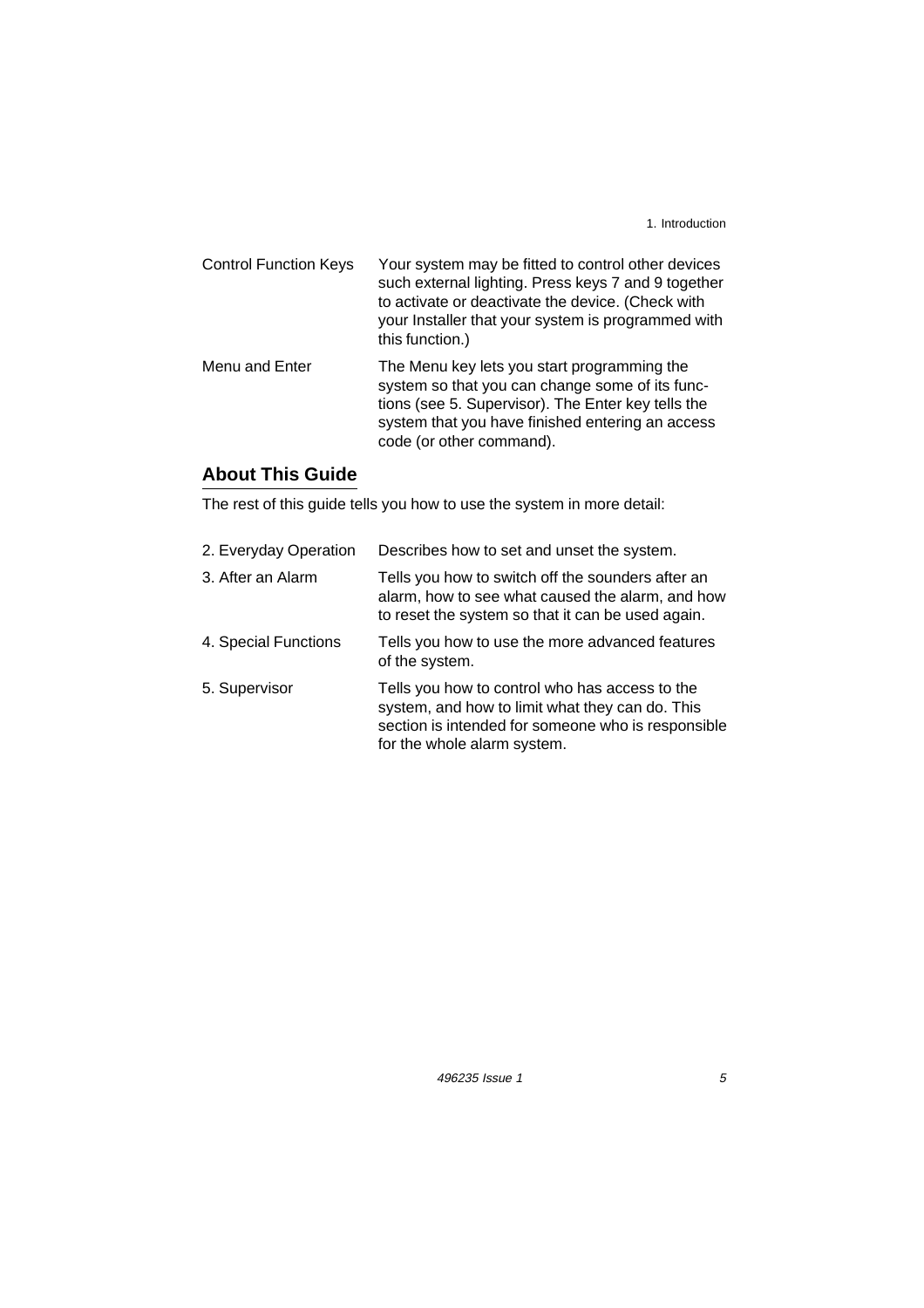The 808 provides several different ways for setting the system. All methods (except using a **Keyswitch)** require entering your access code at the keypad. The Keyswitch method uses a key in a special switch fitted outside your premises. "Setting the System" below describes each method. Ask your Installer to provide the method that suits your site best.

During installation the Installer programs the system to create an **exit route**  for your premises. When setting the system you must follow this route to leave the premises. Similarly you must follow a specified **entry route** when going into the premises in order to unset the system. If you stray from these routes you may cause a false alarm.

**Note:** The system may be programmed so that your access code can set some Levels but not others. See "5. Supervisor".

# **Setting the System**

# **Timed Setting**

With Timed Setting the system sets after a programmed **exit time.** Ask your Installer to make sure the exit time is long enough for you to leave the premises and close the final door. The exit time starts when you finish entering the set command at the keypad. During the exit time the keypads give a continuous **exit tone** to warn you that the timer is running. If you hear an interrupted tone from the keypad when you try to set the system then one of the doors on the exit route is open. Make sure that they are all closed.

- 1. Close all doors and windows.
- 2. Key in your access code at the keypad.
- 3. Press the appropriate Level button. The keypad starts the continuous exit tone, the Level LED flashes, and the display shows: READY LEAVE
- 4. Leave via the designated exit route. Close the final door. At the end of the exit time the system sets, and stops the exit tone. The Level LED glows to show which Level is set.

You can also set the system by entering your access code and pressing Enter. The system will set to the highest Level that the Installer has programmed.

If you do not close the final door before the end of the exit time then the system gives an internal alarm and **does not set.** Go back to the keypad and unset the system, see "3. After an Alarm".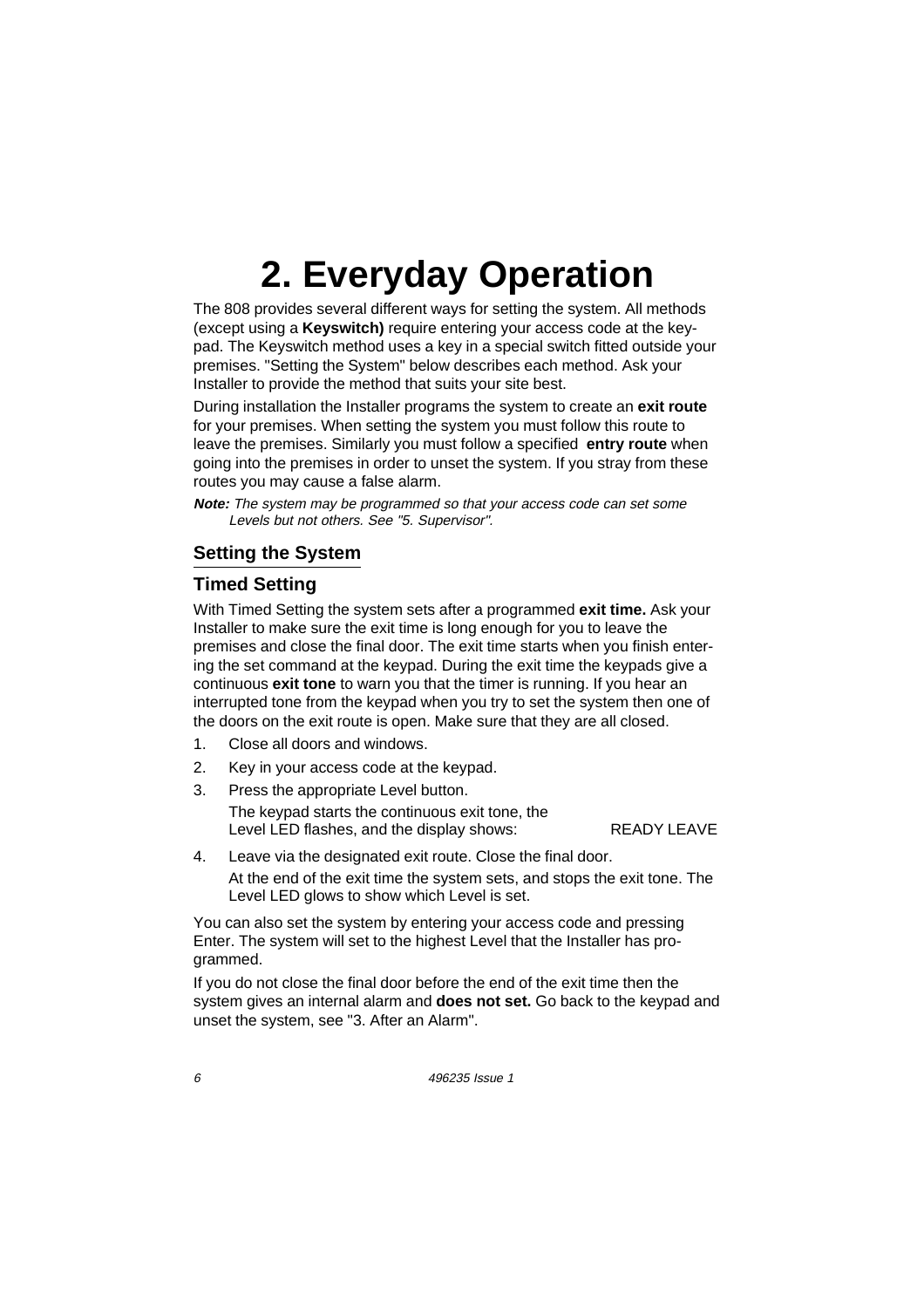**Note:** Some Levels on your system may be programmed for **Silent Set**. When setting these Levels the system does not give any tones from the keypads.

### **Final Exit**

With Final Exit setting the system sets when you close the last door. There is no fixed exit time.

- 1. Close all doors and windows.
- 2. Key in your access code at the keypad.
- 3. Press the appropriate Level button. The keypad starts the continuous exit tone, the Level LED flashes, and the display shows: READY LEAVE

4. Leave via the designated exit route and close the final door. The system sets and stops the exit tone seven seconds after you close the final door. The Level LED glows to show which Level is set.

# **Exit Terminate Button**

In Exit Terminate Button setting the system completes setting after you press a button mounted outside the premises by the final door.

- 1. Close all doors and windows.
- 2. Key in your access code at the keypad.
- 3. Press the appropriate Level button. The keypad starts the continuous exit tone, the Level LED flashes, and the display shows: READY LEAVE

- 4. Leave via the designated exit route. Close the final door.
- 5. Press the exit terminate button.

The exit tone stops and the system sets.

**Note:** The Installer may have programmed your system to set after a fixed time even if you do not press the exit terminate button. This is to make sure your premises are protected even if you forget to press the exit terminate button. Ask your Installer how your system is set up.

# **Instant Set**

With Instant Setting the system sets as soon as you complete entering the set command from the keypad.

- 1. Close all doors and windows.
- 2. Key in your access code at the keypad.
- 3. Press the appropriate Level button.

The system sets immediately. The Level LED glows to show which Level is set.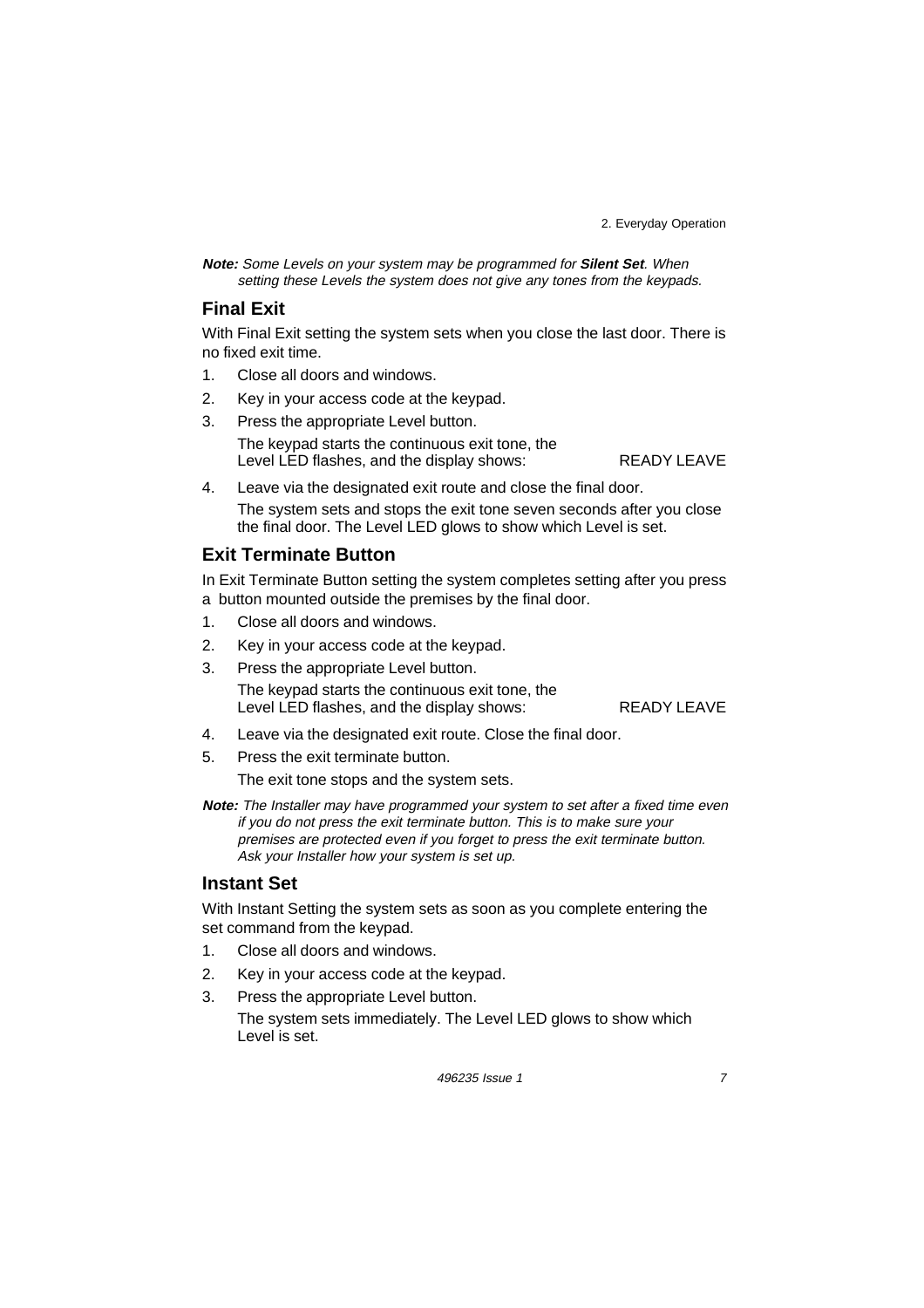#### **Keyswitch Setting**

- 1. Close all doors and windows.
- 2. Turn the keyswitch.
- 3. Leave the premises and close the final door. The system sets.

Note that some keyswitches have two setting positions: "Full" and "Part". Ask your Installer which parts of your premises are covered by each of these positions.

# **If the System Will Not Set**

If the end station has detected a problem with one or more of the detectors then the keypad will give a "beep" and show either a **fault** or a **trouble**  message.

A fault message means that one of the detectors is being triggered (for example, a door or window is open). **The system will not set until you have cleared all the faults.** 

A trouble message means that one of the detectors may be reporting that it has a technical problem. The system can still set when there is a trouble message, but you should report the message to you Installer.

For both types of message the keypad display can show you which zones have problems.

| For faults the displays shows (for example): | <b>SET STOP</b> |
|----------------------------------------------|-----------------|
|                                              | 02 FLTS         |

The system cannot finish setting because two detectors are being triggered.

- 1. Press the A or B keys. The display shows each zone that is being triggered.
- 2. Press A or B repeatedly until you have seen all the faults. Note down the zones reported.
- 3. Go to each zone and find out what is triggering the detector. If possible remedy the fault.
- 4. Go back to the keypad, press Menu, and try to set the system again.

| For trouble messages the displays shows |          |
|-----------------------------------------|----------|
| (for example)                           | Z IN TRB |
|                                         | 1 FLT    |

The system can still set.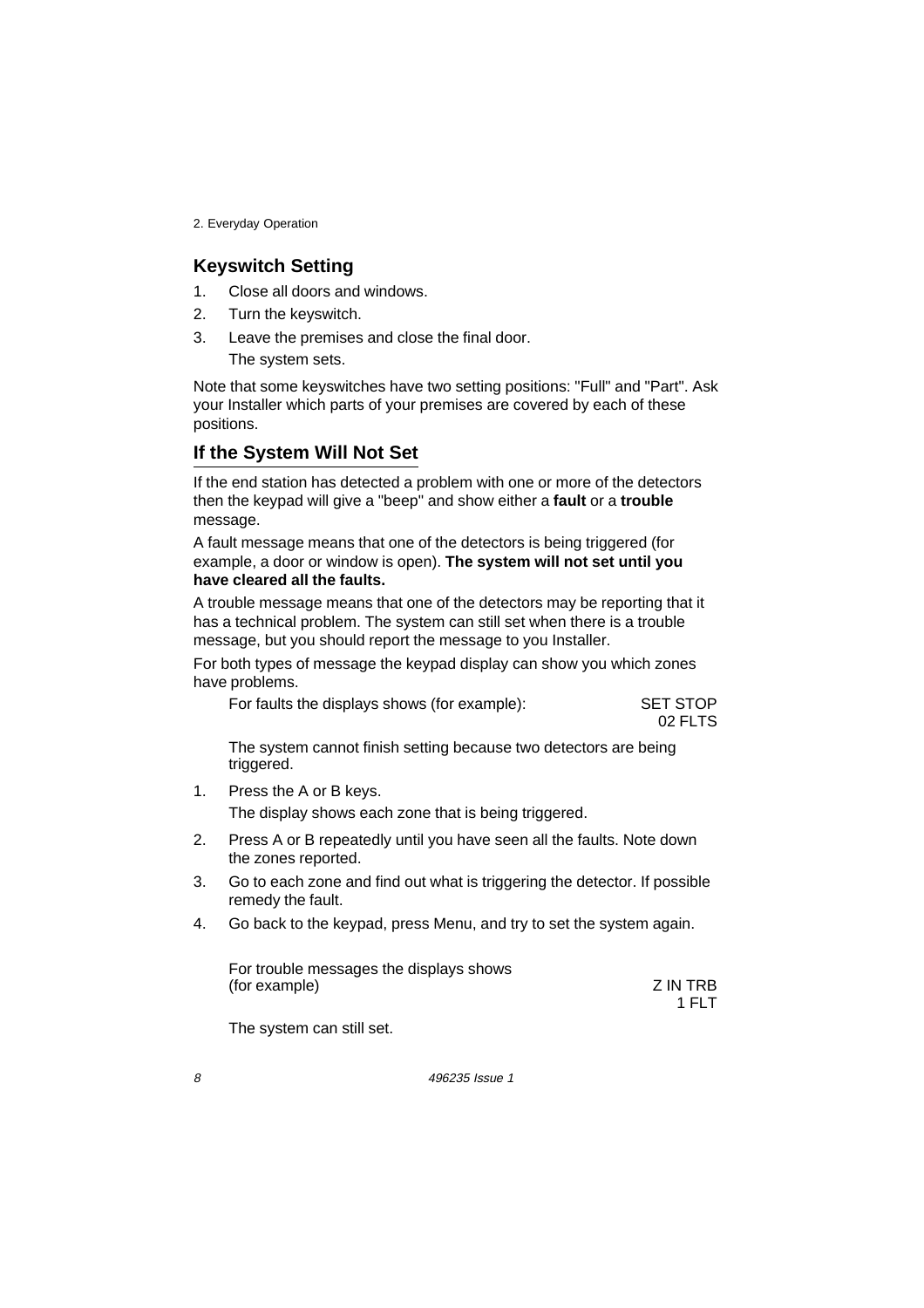- $1<sub>1</sub>$ Press the A or B keys. The display shows the zone that is reporting trouble.
- $2.$ Press A or B repeatedly until you have seen all the trouble messages. Note down the zones reported.
- Press Enter.  $\mathcal{R}$ The display shows:

**READY LEAVE** 

- Leave via the designated exit route. Close the final door. 4.
	- Zones giving trouble reports do not affect the system security. Your alarm system will still work correctly. Contact your alarm company to let them check the system.

#### **Unsetting the System**

#### If You Have a Keyswitch

Turn the keyswitch to OFF. The system unsets immediately.

#### **Using the Keypad**

They system has a programmed entry time. Ask your Installer to make sure the entry time is long enough for you to enter by the designated entry route, get to the keypad and unset the system.

The entry time starts when you open the designated door on the entry route. During the entry time the keypads give a "galloping" entry tone to warn you that the timer is running. For the last 30 seconds of the entry time the galloping tone speeds up to warn you that the time is running out.

Enter the premises through the designated entry route and go to the  $\overline{1}$ keypad.

As you enter the premises the system starts the entry timer and the keypad gives the entry tone (a "galloping" tone).

Key in your access code at the keypad and press Enter.  $2.$ The entry tone stops. The system is now unset.

# WARNING: If you enter the premises and the keypad is silent then there may be an intruder.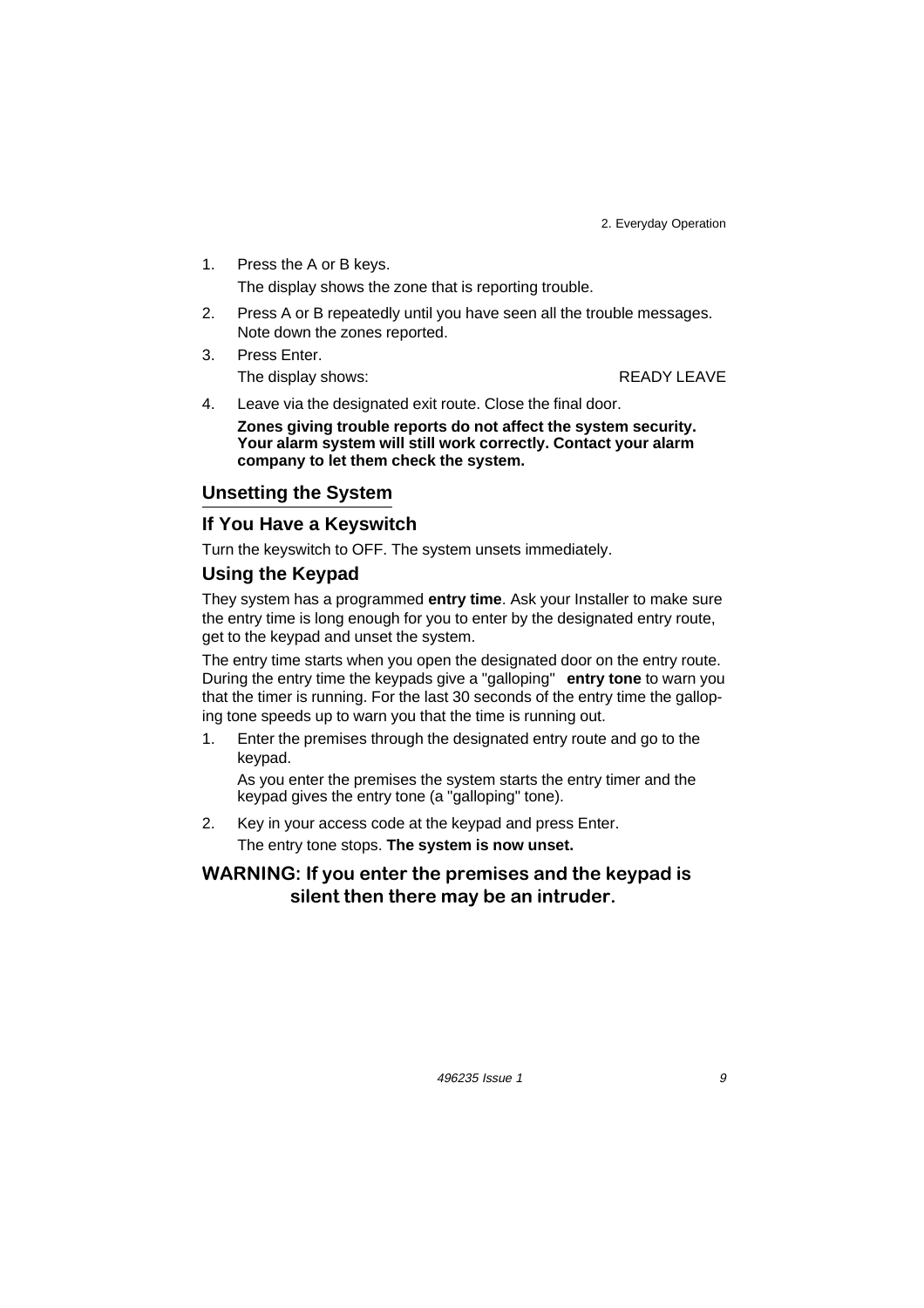# **3. After an Alarm**

When your system raises an alarm you must **disarm** it in order to switch off the sounders and strobes. The system keeps a record of which zone(s) triggered the alarms, and shows the zone on the keypad display. Once you have disarmed the system, the system must be **reset** before you can start using it again.

#### **Fire Alarm**

The system gives a fire alarm by sounding a warbling tone from the keypads and inernal alarm sounder. The keypad shows the message:

> \* FIRE \* LEAVE

- 1. Evacuate the premises and call the Fire Brigade. Do not attempt to unset the alarm.
- 2. When the premises are safe, follow the instructions below.

# **Disarming the System**

1. Go to the keypad via the entry route.

| Key-in your access code and press Enter.     |                    |
|----------------------------------------------|--------------------|
| The sounders go quiet and the display shows: | SYS DIS<br>RST REQ |
| followed by the cause of the alarm           |                    |
| (for example):                               | ALARM<br>DINE RM   |

3. Establish the cause of the alarm and then carry on and reset the system.

#### **Resetting the System**

The 808 has three different methods for resetting:

**Customer Reset**. You can reset the system yourself from the keypad.

**Engineer Reset**. Someone from your alarm company must visit the premises to reset the system from the keypad.

**Remote Reset**. Your alarm company will give you instructions over the phone and a special code so that you can reset the system from the keypad.

Ask your alarm company what type of reset your system has.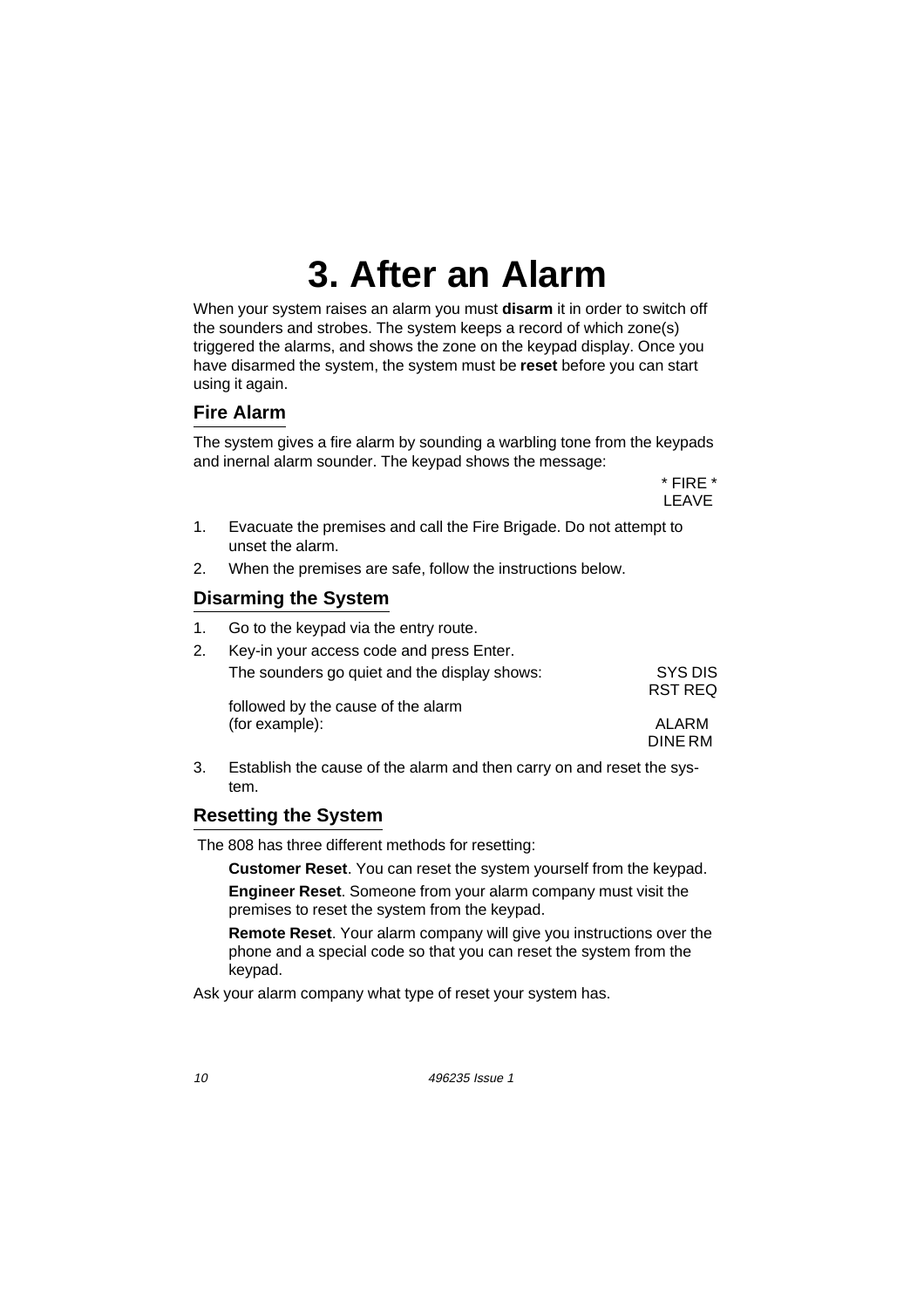3. After an Alarm

CANT RST 02 FLTS

#### **Customer Reset**

| Key-in your access code and press Enter.      |                      |
|-----------------------------------------------|----------------------|
| The keypad displays:<br>followed by the time. | <b>SYSTEM RST OK</b> |
| You can now use your system as normal.        |                      |

If the keypad displays (for example):

then a 24 hour detector may be operating, or the anti tamper protection on your system may be damaged.

- 1. Press A or B to see any more faults.
- 2. Contact your alarm company.

#### **Engineer Reset**

- 1. Key-in your access code and press Enter. The keypad displays: CALL ENGINEER
- 2. Call your alarm company and ask them to come and reset the system.

#### **Remote Reset**

If your system uses remote reset, the display shows the words "CTRL CDE" followed by a four digit code.

- 1. Write down the four digits shown after the "Control Code".
- 2. Contact your alarm company central station.

The central station will ask a few questions to make sure you are who you say you are. They will then ask for the circumstances of the alarm. If they do not need to send an Engineer to check the system they will give you a "Reset Code".

- 3. Key in the Reset Code on the keypad and press Enter.
- 4. Key in your access code and press Enter. The display shows: SYS NOW

RST

**Note:** Your alarm company may use "RedCare Reset". Carry out steps 1 and 2 as described above. Once the central station have confirmed your identity, they will reset your system by sending signals over the telephone line. You must then key in your access code and press Enter .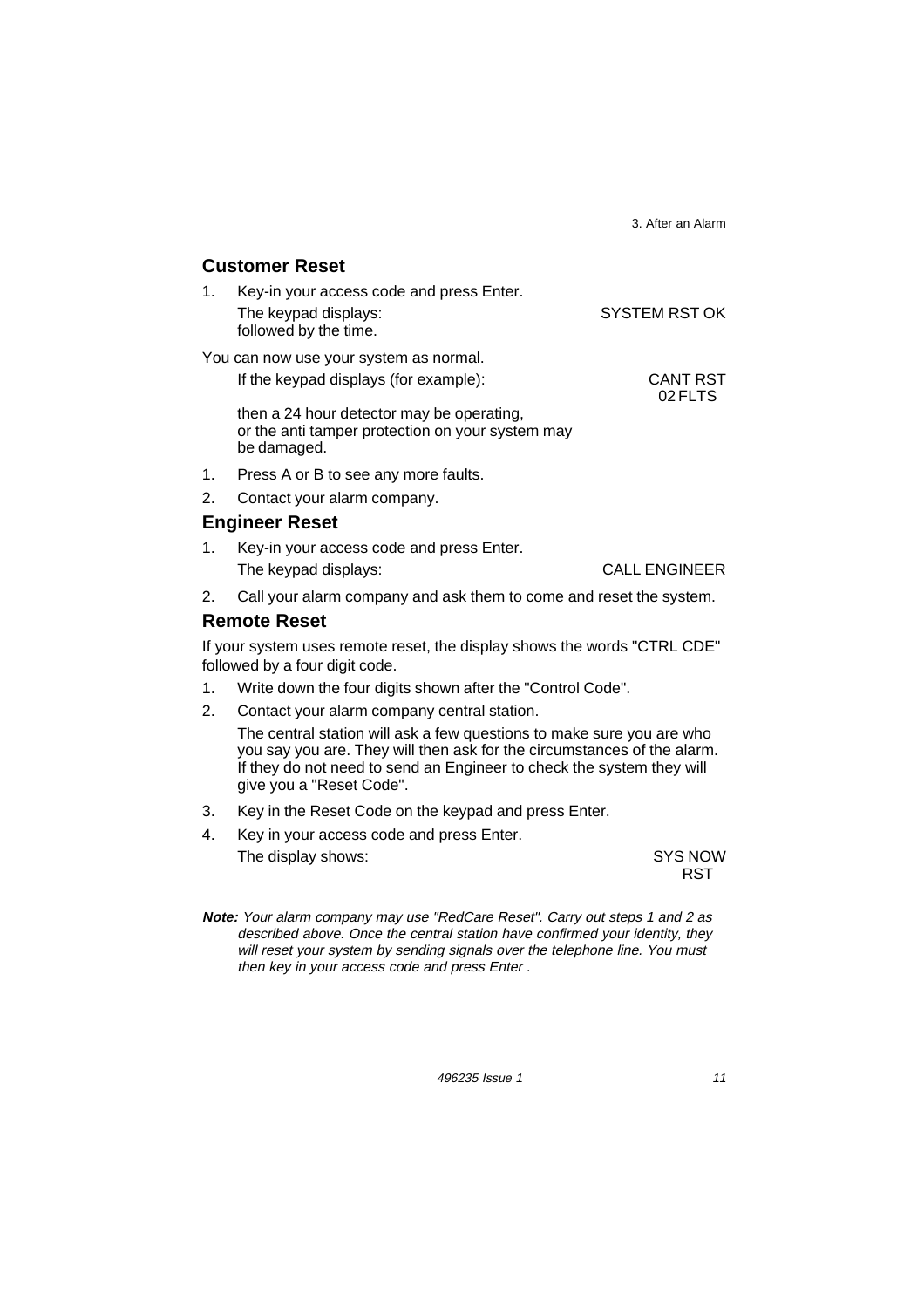# **Introduction**

Some users may be allowed to perform a number of other functions, apart from setting and unsetting the system. These functions are:

- Setting the system so that some zones are bypassed or **omitted**.
- Turning the **chime** function on or off.
- Testing the zones and sounders.
- Setting the time and date on the system's internal clock.
- Changing zone names.
- Reading the system log.

To use these functions you must key in your access code and then press Menu followed by a number. In addition, the alarm system supervisor (see section 5) must program the system to allow each user access to individual menu number. The rest of this section assumes that the user has access to the functions described.

# **Omitting Zones (Menu + Level)**

Your system may be programmed so that you can omit individual zones when setting the system. This function is useful, for example, if you have to by pass a detector while decorating. Ask your Installer which zones can be omitted. Note that omission is not permanent. You must omit the zone every time you set the system.

To set with a zone omitted:

| 1. | Key in your access code.                                             |                            |
|----|----------------------------------------------------------------------|----------------------------|
| 2. | Press Menu.                                                          |                            |
|    | The display shows:                                                   | <b>MENU NO</b><br>OR LEVEL |
| 3. | Press the Level key for the Level you wish to set.                   |                            |
|    | The display shows:                                                   | <b>OMIT ZONES</b>          |
| 4. | Press Enter.                                                         |                            |
|    | The display shows (for example):                                     | HALL<br>OMIT NO            |
| 5. | Press A or B until the display shows the zone that you want to omit. |                            |

Note that some zones may not be programmed for omission. 6. Press C or D until the display shows the words "OMIT YES".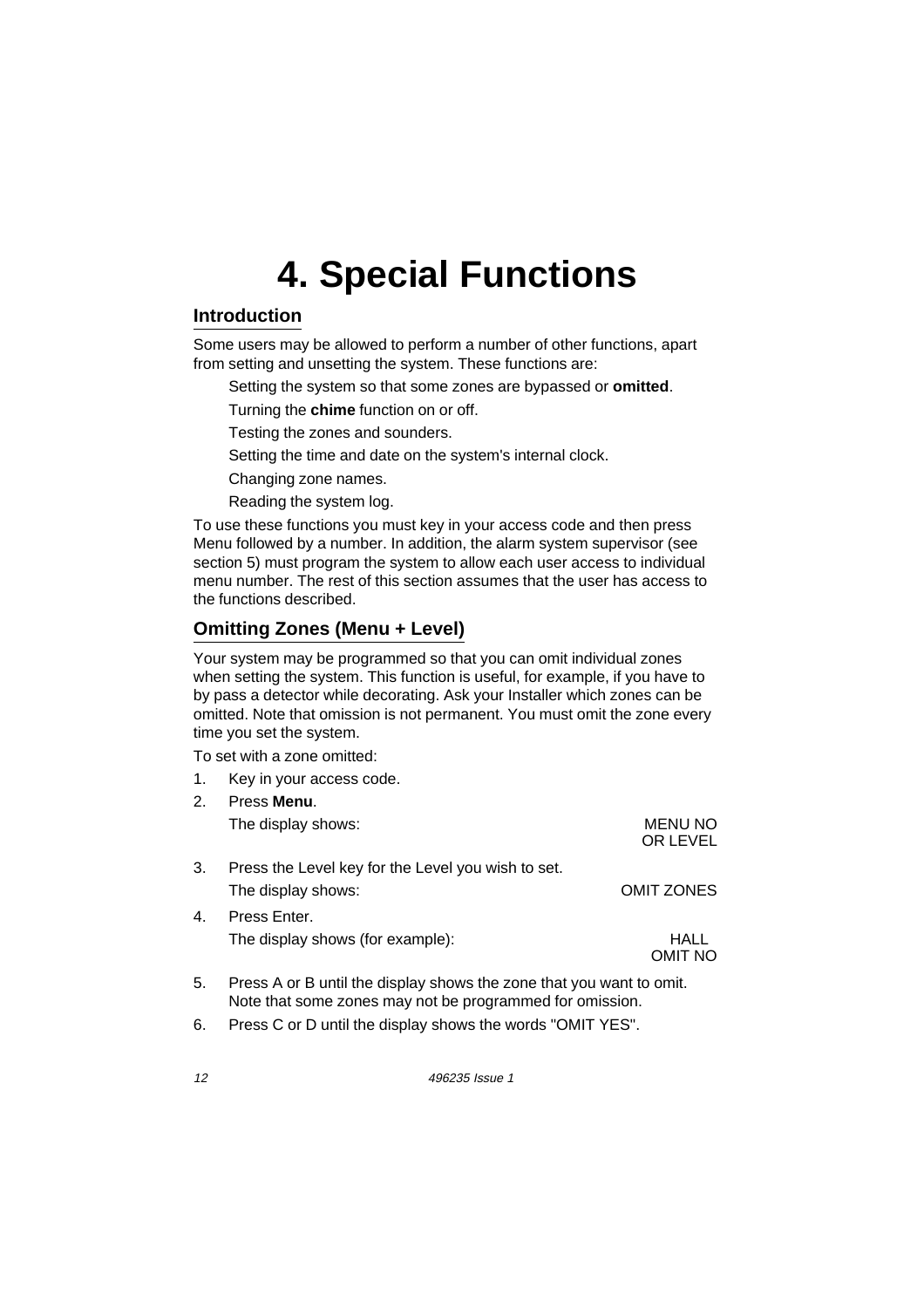7. Press Enter.

#### The displays shows: The displays shows:

The system carries on to set as normal. The system will not raise an alarm if the omitted zone is triggered. Note that the next time you set the Level the system will treat the zone as normal; omission only lasts for one setting/unsetting cycle.

# **Omitting 24 Hour Zones (Menu 2)**

If your system is fitted with 24 hour detector zones, you may be able to omit them if necessary. For example, your premises may have a fire door that you occasionally open. Ask your Installer if this is possible.

If your system is programmed to allow you to omit a 24 hour zone, then:

1. Key in your access code.

| 2. | Press <b>Menu</b> followed by 2.  |                    |
|----|-----------------------------------|--------------------|
|    | The display shows:                | 2-OMIT 24 HR ZO    |
| 3. | Press Enter.                      |                    |
|    | The displays shows (for example): | FIRE DR<br>OMIT NO |

- 4. Press A or B until the display shows the 24 hour zone that you want to omit. Note that some zones may not be programmed for omission.
- 5. Press C or D until the display shows the words "OMIT YES".
- 6. Press Enter.

The displays shows: 2-OMIT 24 HR ZO The system will not raise an alarm if the omitted zone is triggered.

To reinstate a 24 hour zone: repeat steps 1 to 6 **but** at step 5 press C or D to make sure the display shows "UN-OMIT".

# **Turning the Chime On/Off (Menu 3)**

Your system may be programmed so that a chime tone sounds whenever certain doors are opened. If you want to turn this feature on or off:

|    | Key in your access code and press <b>Menu</b> followed by 3.    |                 |  |
|----|-----------------------------------------------------------------|-----------------|--|
|    | The display shows:                                              | 3-SYSTEM OPTNS. |  |
| 2. | Press Enter.                                                    |                 |  |
|    | The system displays the current state of the<br>chime function: | CHIME D         |  |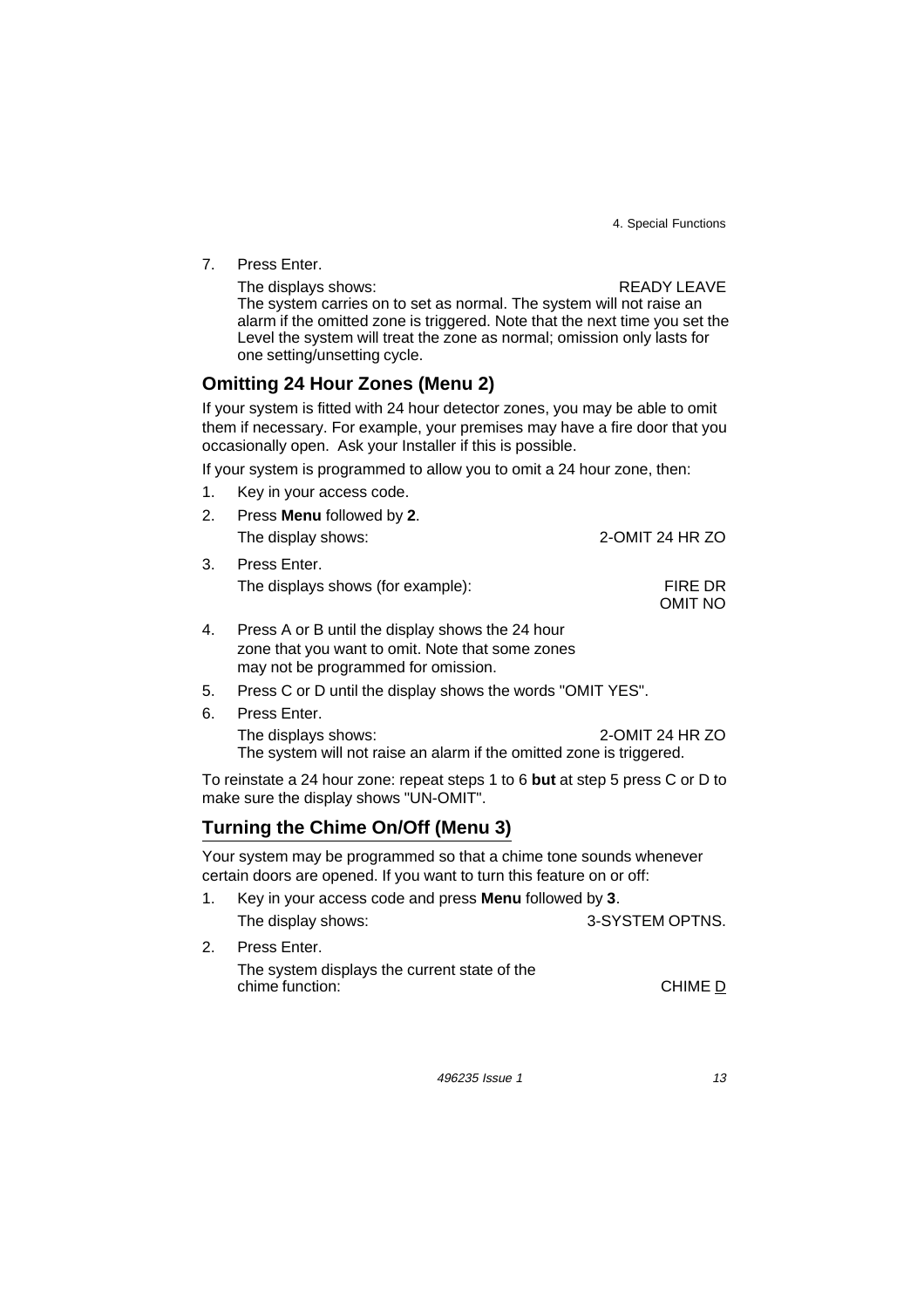3. Press C or D to change between D (disabled) and E (enabled). The display shows: CHIME E

4. Press Enter to save the change.

# **Testing the System (Menu 4)**

You can set the system so that it will allow you to walk round the premises and test each of the detectors (a **walk test**). At the same time you can also test the external bell and strobe. Choose a time when the premises are empty to carry out the test, otherwise people may trigger any movement detectors before you do, and confuse the results of the test.

If any detector fails the test then call your alarm company and ask them to check the system.

**Note:** If your system is fitted with 24 hour or personal attack detectors, you cannot walk test them. If you wish to test them call your alarm company.

#### **Walk Test**

| 1.<br>2. | Key in your access code.<br>Press Menu followed by 4.                                                                                                                                                                                                                            |                           |
|----------|----------------------------------------------------------------------------------------------------------------------------------------------------------------------------------------------------------------------------------------------------------------------------------|---------------------------|
|          | The display shows:                                                                                                                                                                                                                                                               | 4-TEST OPTNS              |
| 3.       | Press Enter.<br>The display shows:                                                                                                                                                                                                                                               | <b>WALK TEST</b>          |
| 4.       | Press Enter.<br>The top line of the display shows the total<br>number of detectors to test, while the<br>bottom line shows the zone number of each<br>detector to be tested, for example:                                                                                        | 07 TO TEST<br>$01 \t02 >$ |
| 5.       | Walk round your premises and trigger each detector. Note: do not<br>trigger any 24 hour or personal attack detectors (they will not appear in<br>the list of detectors to be tested). If you do trigger a 24 hour or personal<br>attack detector the system will raise an alarm. |                           |

As you trigger a detector the internal sounder gives a tone, and the zone number disappears from the display.

When all detectors shown on the list have been tested successfully the display shows: WLK TEST COMPLETE

**Note:** You can abandon the test at any time by pressing Menu.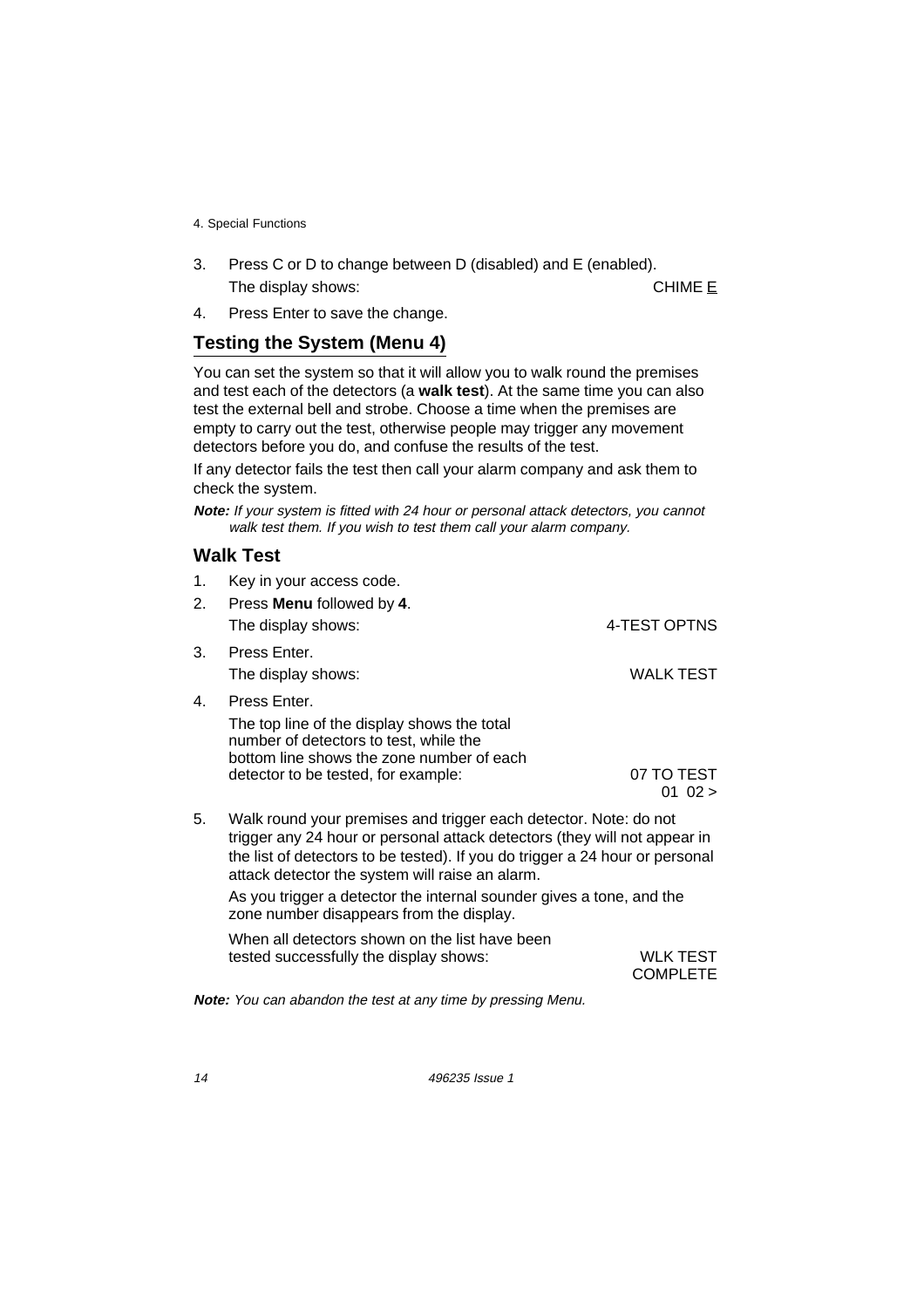15

#### **Bell Test**

1. Key in your access code.

|    | 2. Press <b>Menu</b> followed by <b>4</b> . |              |
|----|---------------------------------------------|--------------|
|    | The display shows:                          | 4-TEST OPTNS |
| 3. | Press Enter.                                |              |
|    | The display shows:                          | WALK TEST    |
| 4. | Press <b>B</b>                              |              |

The display shows: BELL TST

5. Press Enter.

The system turns the external sounder, strobe, and internal sounder(s) on for five seconds each, one after the other. While the test is running the display shows the device that should be operating. At the end of the test the display shows the date and time.

**Note:** You can abandon the test at any time by pressing Menu.

# **Setting the Time and Date (Menu 6)**

The end station contains an internal clock/calendar that runs as long as there is power present (mains or stand-by battery). The system uses this clock to mark the time and date on the system log. If the power supply fails for any reason, and the stand-by battery is low, then the system loses track of the correct time and date. You may also need to change the time if you live in an area that uses summer/winter time.

To set the time and date:

| Key in your access code.                                                                                            |                     |
|---------------------------------------------------------------------------------------------------------------------|---------------------|
| Press <b>Menu</b> followed by 6.                                                                                    |                     |
| The display shows:                                                                                                  | 6-SET TI/DA         |
| Press Enter.                                                                                                        |                     |
| The display shows (for example):<br>Note that one of the characters has a bar<br>underneath it (called the cursor). | 26MAR96             |
| Press C or D until the cursor is under the item that                                                                |                     |
| The display shows (for example):                                                                                    | 12:18               |
| Press A or B to change the numbers to the value<br>you want.                                                        |                     |
| The display shows (for example):                                                                                    | 13:18               |
|                                                                                                                     | you want to change. |

496235 Issue 1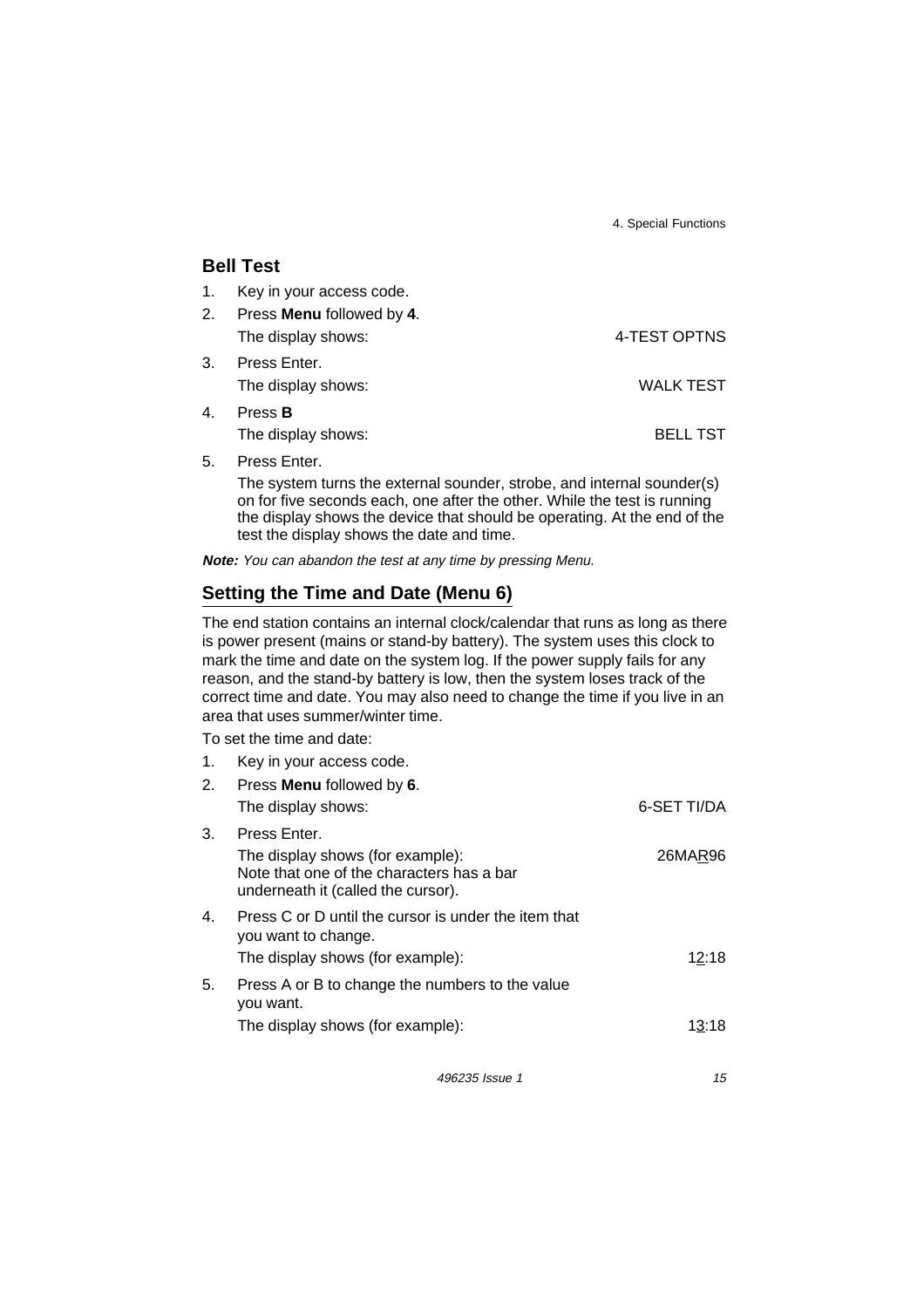6. Press Enter followed by Menu. The system saves the change you made and the display shows the new time and date: 26MAR96

13:18

# **Changing Zone Names (Menu 7)**

The system allows you to store names for each detector zone. The display shows the names when it raises an alarm, or if you are using some of the special functions. Each zone name can be a maximum of 8 characters long, including spaces and punctuation marks.

Although the keypad only shows numbers, the system lets you enter letters one at a time by pressing a number key repeatedly until the display shows the letter you want. Each number key gives its own number and three letters of the alphabet.

The figure below shows which letters belong to each number key. When keying in a name, find the letter you want on Figure 2, then press the key shown the correct number of times. Use the right arrow key to move the cursor to the next space for a new letter.

| For            | Key in         | For | Key in | For | Key in | For          | Key in         |
|----------------|----------------|-----|--------|-----|--------|--------------|----------------|
| 1              | 1              | A   | 11     | K   | 444    | U            | 7777           |
| $\overline{2}$ | 2              | В   | 111    | L   | 4444   | ۷            | 88             |
| 3              | 3              | C   | 1111   | M   | 55     | W            | 888            |
| 4              | 4              | D   | 22     | N   | 555    | X            | 8888           |
| 5              | 5              | Е   | 222    | O   | 5555   | Y            | 99             |
| 6              | 6              | F   | 2222   | P   | 66     | Z            | 999            |
| $\overline{7}$ | $\overline{7}$ | G   | 33     | Q   | 666    | <b>Space</b> | 9999           |
| 8              | 8              | н   | 333    | R   | 6666   | ٠            | 0 <sub>0</sub> |
| 9              | 9              | ı   | 3333   | S   | 77     |              | 000            |
| 0              | $\mathbf 0$    | J   | 44     | Т   | 777    |              | 0000           |

| Figure 2. Letters Generated by Each Number Key |
|------------------------------------------------|
|------------------------------------------------|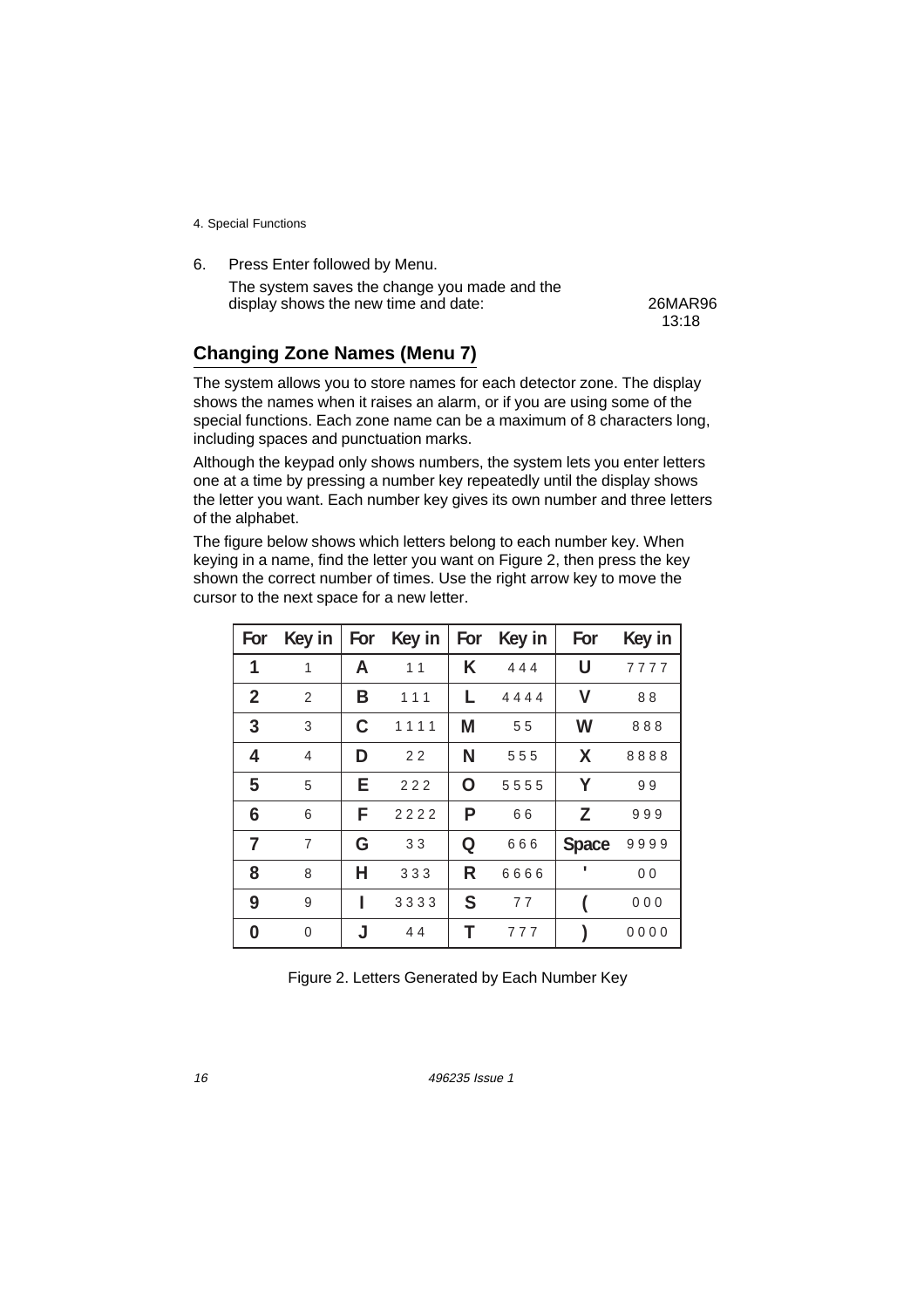If you make a mistake, press C or D to move the cursor over the letter you want to change, and key in the new letter. If you want to delete a name completely, press D repeatedly to move the cursor under the extreme left hand character of the name. Press D again. The display clears the old name.

To change a zone name:

| 1. | Key in your access code.                                                                                                                             |                                |
|----|------------------------------------------------------------------------------------------------------------------------------------------------------|--------------------------------|
| 2. | Press Menu followed by 7.                                                                                                                            |                                |
|    | The display shows:                                                                                                                                   | 7-ZONE NAMES                   |
| 3. | Press Enter.                                                                                                                                         |                                |
|    | The display shows:                                                                                                                                   | Z01-NAME<br>ZONE <sub>01</sub> |
|    | The top line of the display shows the zone number.<br>The bottom line shows the current zone name. Note<br>that the cursor is under the zone number. |                                |
| 4. | Press A or B until the display shows the zone<br>number you wish to name.                                                                            |                                |
|    | The display shows (for example):                                                                                                                     | Z03-NAME<br>ZONE 03            |
| 5. | Press Enter.                                                                                                                                         |                                |
|    | The display cursor moves to the first character<br>of the zone name (for example):                                                                   | ZONE 03                        |
| 6. | Key in the zone name as described at the beginning<br>of this subsection (see Figure 2).                                                             |                                |
| 7. | Press Enter when you have completed the zone name.                                                                                                   |                                |
|    | The system saves the new name and moves the<br>cursor back to the zone number, for example:                                                          | Z03-NAME<br><b>LOUNGE</b>      |
| 8. | EITHER repeat steps 4 to 7 for all the other zones you<br>want to name, OR press Menu twice to stop.                                                 |                                |
|    | Using the Log (Menu 9)                                                                                                                               |                                |

The system keeps a log of the last 250 events. You can examine this log from the keypad. If you have a printer attached to your system you can also print the log. To use the log:

- 1. Key in your access code.
- 2. Press **Menu** followed by **9**. The display shows:  $9-LOG$  FUNCTS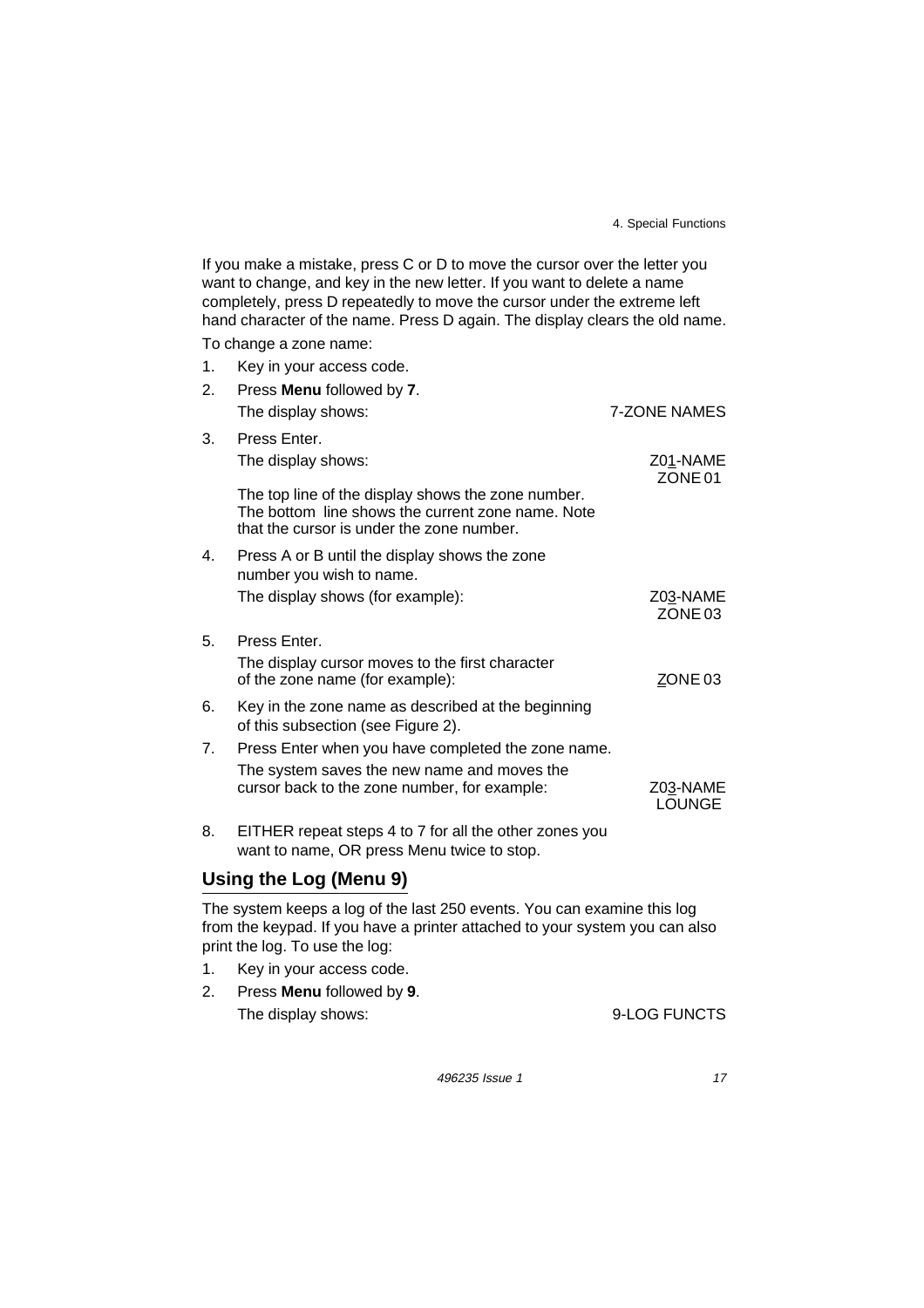| 3.         | Press Enter.                                                                                                                          |                       |  |  |  |  |
|------------|---------------------------------------------------------------------------------------------------------------------------------------|-----------------------|--|--|--|--|
|            | The display shows:                                                                                                                    | <b>VIEW LOG</b>       |  |  |  |  |
| $E$ ITHER: |                                                                                                                                       |                       |  |  |  |  |
| 4.         | Press Enter to examine the log from the keypad display.                                                                               |                       |  |  |  |  |
|            | The display shows (for example):                                                                                                      | U1-Z02- NW NAME       |  |  |  |  |
|            | The display shows the user on the left, followed by a zone number in the<br>middle, followed by the operation performed on the right. |                       |  |  |  |  |
| 5.         | Press A to see earlier events, or B to see later events.                                                                              |                       |  |  |  |  |
| 6.         | Press Menu when you have finished examining the log.                                                                                  |                       |  |  |  |  |
|            | The display shows:                                                                                                                    | <b>VIEW LOG</b>       |  |  |  |  |
|            | OR (if you have a printer attached to the system)                                                                                     |                       |  |  |  |  |
| 7.         | Press A followed by Enter to print the log.                                                                                           |                       |  |  |  |  |
|            | The system starts printing the log and the<br>display shows:                                                                          | <b>PRINTING LOG</b>   |  |  |  |  |
|            | When log is finished printing the display<br>shows:                                                                                   | <b>PRINT EVNT LOG</b> |  |  |  |  |
| 8.         | Press Menu twice.                                                                                                                     |                       |  |  |  |  |
|            | The printed record of each event contains the same information as shown on<br>the keypad display, arranged as follows:                |                       |  |  |  |  |



Notes:

In the event description you may see the following user numbers:

**U00** when the installer has been programming the system

U09 when a remote reset has taken place

U11 when the system has been set by a keyswitch.

496235 Issue 1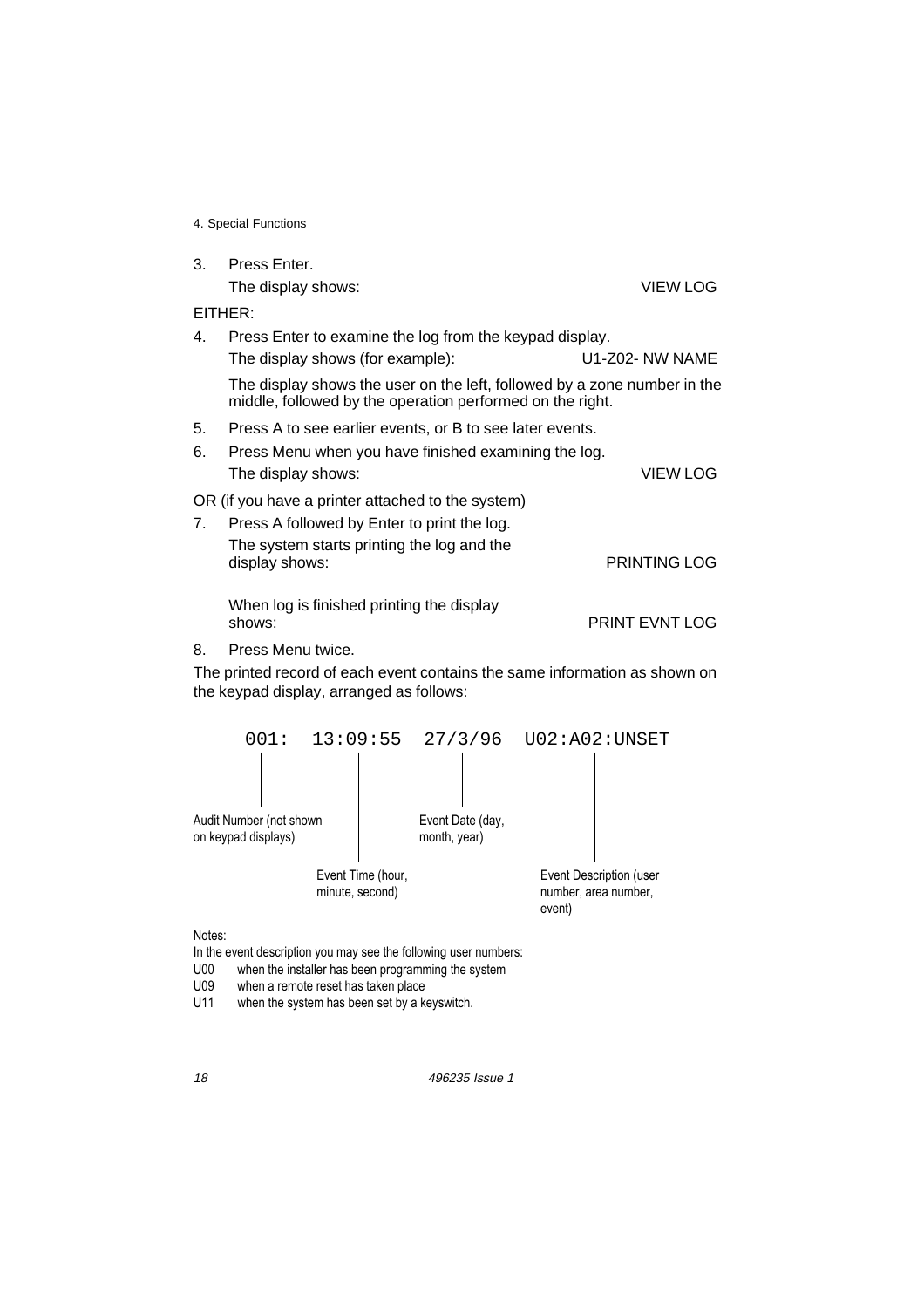# **Introduction**

This section describes the facilities available to the alarm system supervisor. To be a supervisor you must use a special access code (see below). The supervisor can allow or deny access to all the special functions described in section 4. In addition, the supervisor can change access codes, set up Duress Codes, and restrict users so that they can set the system but not unset it.

#### **Access codes**

The 808 can store up to 8 different user access codes. For security you should give one code to each person who has responsibility for setting and unsetting the system. Do not allow users to share codes.

Every time someone enters an access code on the keypad the system records the event in its log. To distinguish all the users and keep their access codes hidden, the log shows each user as a number, for example "User 02", "User 03" and so on.

The supervisor's access code is always "User 01". User 01 has access to menu 8, which is used to change access codes and other user privileges. No other user has access to menu 8.

# **Duress Code**

If your system is connected to a central monitoring station, you may want to give some of the users a **Duress Code**. If a user enters the Duress Code while the system is set, then the end station unsets the system, but at the same time sends a silent alarm call to the central monitoring station. This facility is designed for times when a user is being forced to unset the alarm system by an intruder.

Note that a Duress Code occupies one user number. The duress code cannot operate any of the special functions described in "4. Special Functions".

# **Restricting users to Arm Only**

Some of the people who enter your premises may not need full access to all the alarm system functions. You can give these users **Arm Only** status. This means that the user can set the system, but not unset it or use any special functions. This facility is designed for people like cleaners who may need to secure your premises after the daytime occupants have left.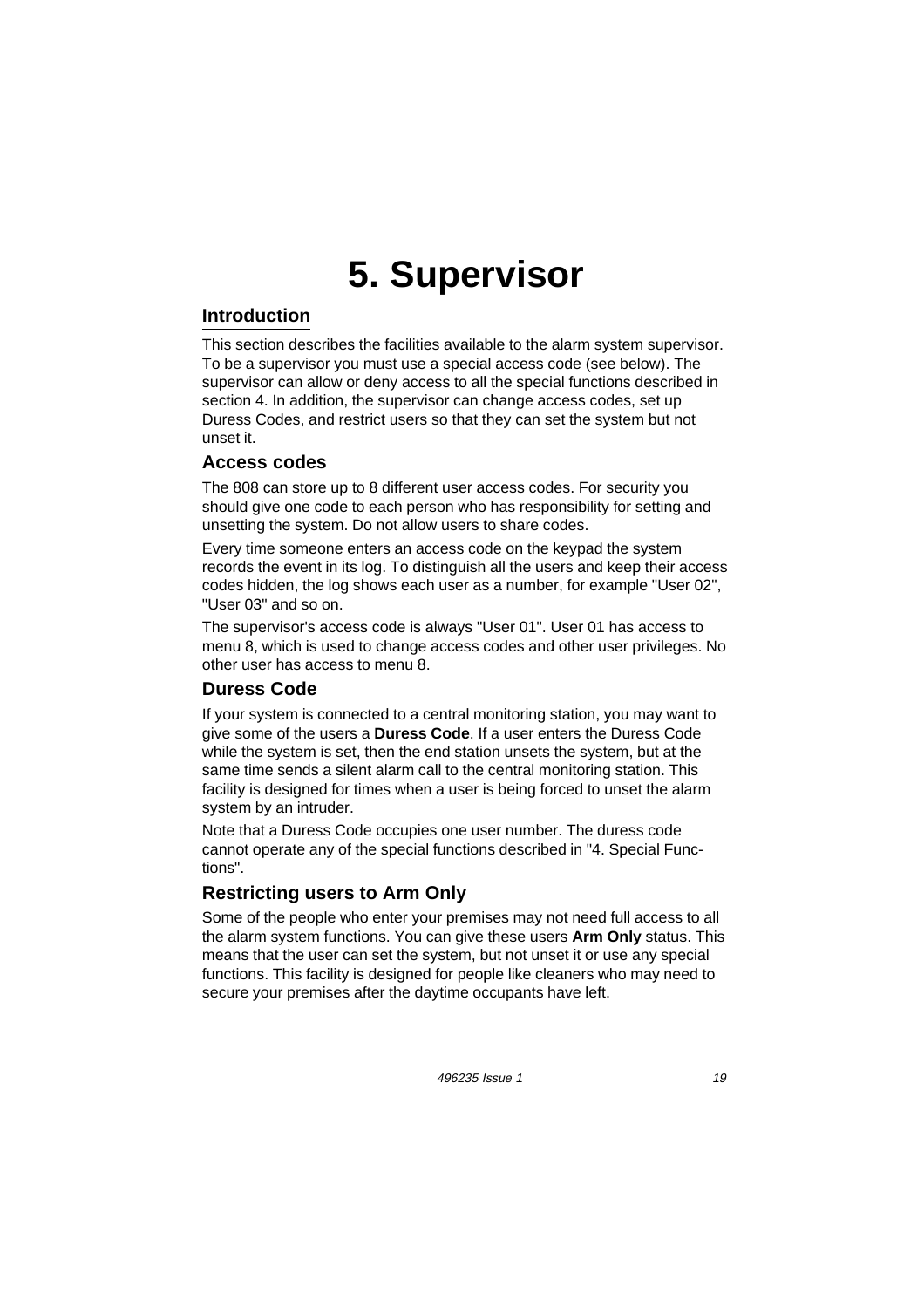# **Changing Access Codes and User Privileges (Menu 8)**

You must start from menu 8 for all the facilities described in this section. To start menu 8: 1. Key in the User 01 access code.

| 2.          | Press Menu followed by 8.                                         |               |
|-------------|-------------------------------------------------------------------|---------------|
|             | The display shows:                                                | 8-USER INFO   |
| 3.          | Press Enter.                                                      |               |
|             | The display shows:                                                | EDIT USR INFO |
|             | <b>Changing User Codes</b>                                        |               |
| $1_{\cdot}$ | Start menu 8.                                                     |               |
| 2.          | Press Enter until the top line of the display shows "U1-C****".   |               |
| 3.          | Press A or B until the display shows the user number whose access |               |

- code you wish to change. The display shows (for example):  $U_2-C^{***}$
- 4. Press Enter. The display shows: U2-C\_ 5. Key in the four digits of the new user code and press Enter. Note that
- the display shows " \* " characters instead of numbers. This is to prevent anyone reading the access code over your shoulder. The display shows: 6. Key in the same four digits again. After you key in the last digit the display changes to show (for example): CONF\_ U2-DURSN CODE MISMATCH

If the display shows: then you did not key in the confirmation correctly. Press Menu and go back to step 4.

If the display shows: then another user already has that access code. Press Menu and go back to step 4. CODE IN USE

# **Setting Up a Duress Code**

The system does not allow a user with a duress code access to any of the special functions listed in section 4. In addition, the system will not let you give User 01 a duress code.

- 1. Start menu 8.
- 2. Press Enter until the top line of the display shows "U1-C\*\*\*\*".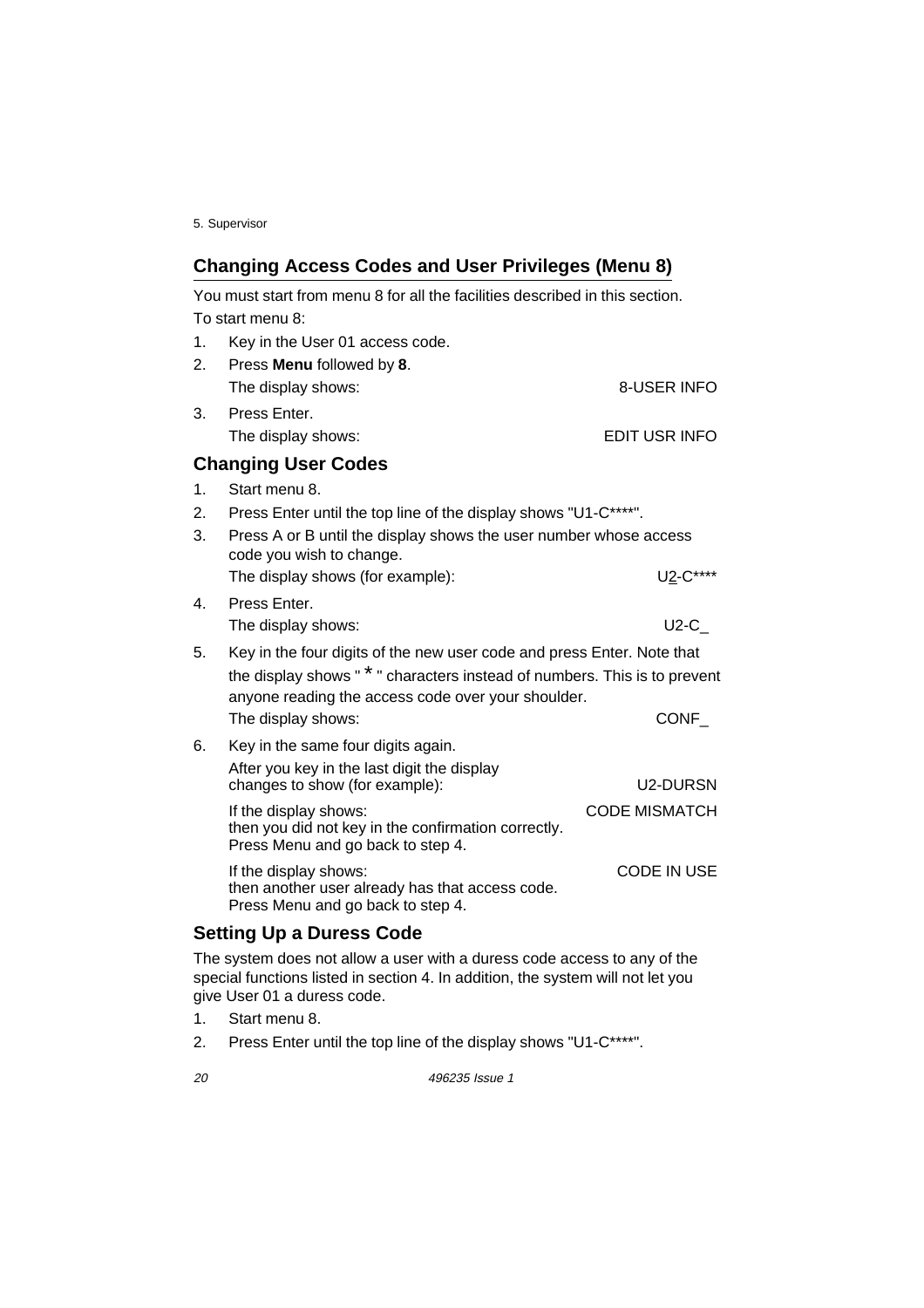| 3. | Press A or B until the display shows the user number you wish to use<br>for the duress code.                                                      |          |  |  |
|----|---------------------------------------------------------------------------------------------------------------------------------------------------|----------|--|--|
|    | The display shows (for example):                                                                                                                  | U7-CNOCO |  |  |
| 4. | Press Enter.                                                                                                                                      |          |  |  |
|    | The display shows:                                                                                                                                | U7C      |  |  |
| 5. | Key in the duress code and press Enter.                                                                                                           |          |  |  |
|    | The display shows:                                                                                                                                | CONF     |  |  |
| 6. | Key in the duress code again.                                                                                                                     |          |  |  |
|    | When you key the last digit of the duress code<br>the display shows:                                                                              | U7-DURSN |  |  |
| 7. | Press C or D to change from "N" (disabled) to "E" (enabled).                                                                                      |          |  |  |
|    | The display shows:                                                                                                                                | U7-DURSE |  |  |
| 8. | Press Enter.                                                                                                                                      |          |  |  |
|    | The system saves the change and the display shows:                                                                                                | U7-ARMON |  |  |
| 9. | Press Menu to finish programming.                                                                                                                 |          |  |  |
|    | If you want to remove a duress code from a user number, follow steps 1 to 8<br>again but at step 7 press C or D to change the display to "DURSD". |          |  |  |
|    | <b>Giving a User Arm Only Access</b>                                                                                                              |          |  |  |
| 1. | Start menu 8.                                                                                                                                     |          |  |  |
| 2. | Press Enter until the top line of the display shows "U1-ARMON".                                                                                   |          |  |  |
| 3. | Press A or B until the display shows the correct user number.                                                                                     |          |  |  |
|    | The display shows (for example):                                                                                                                  | U2-ARMON |  |  |
| 4. | Press Enter.                                                                                                                                      |          |  |  |
|    | The cursor moves to end of the display:                                                                                                           | U2-ARMON |  |  |
| 5. | Press C or D to change between "N" (full use) and "Y" (arm only).                                                                                 |          |  |  |
| 6. | Press Enter.                                                                                                                                      |          |  |  |
|    | The system saves the change and the display shows:                                                                                                | U2-OMITN |  |  |
|    | <b>Allowing a User to Omit Zones</b>                                                                                                              |          |  |  |
| 1. | Start menu 8.                                                                                                                                     |          |  |  |
| 2. | Press Enter until the top line of the display shows "U1-OMITN".                                                                                   |          |  |  |
| 3. | Press A or B until the display shows the correct user number.                                                                                     |          |  |  |
|    | The display shows (for example):                                                                                                                  | U2-OMITN |  |  |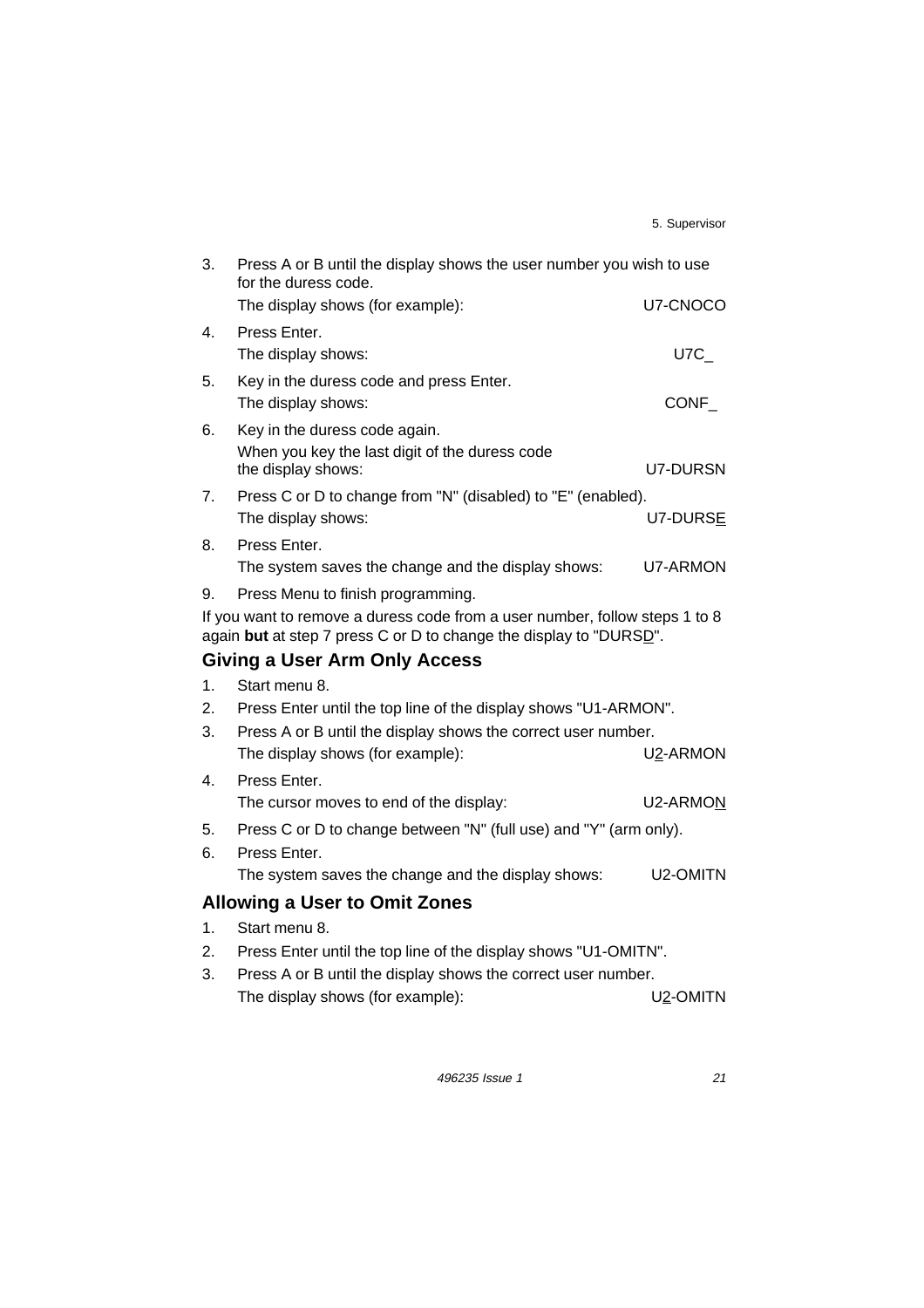| 4. | Press Enter.                                                            |                     |
|----|-------------------------------------------------------------------------|---------------------|
|    | The cursor moves to the end of the display:                             | U2-ARMON            |
| 5. | Press C or D to change between "N" (not permitted) and "Y" (permitted). |                     |
| 6. | Press Enter.                                                            |                     |
|    | The system saves the change and the display shows:                      | $U2$ -LOGN          |
|    | <b>Giving a User Log Access</b>                                         |                     |
| 1. | Start menu 8.                                                           |                     |
| 2. | Press Enter until the top line of the display shows "U1-LOGN".          |                     |
| 3. | Press A or B until the display shows the correct user number.           |                     |
|    | The display shows (for example):                                        | U2-LOGN             |
| 4. | Press Enter.                                                            |                     |
|    | The cursor moves to the end of the display:                             | $U2$ -LOGN          |
| 5. | Press C or D to change between "N" (not permitted) and "Y" (permitted). |                     |
| 6. | Press Enter.                                                            |                     |
|    | The system saves the change and the display shows:                      | U2- CHANN           |
|    | <b>Allowing a User to Change Zone Names</b>                             |                     |
| 1. | Start menu 8.                                                           |                     |
|    |                                                                         |                     |
| 2. | Press Enter until the top line of the display shows "U1- CHANN".        |                     |
| 3. | Press A or B until the display shows the correct user number.           |                     |
|    | The display shows (for example):                                        | U2-CHANN            |
| 4. | Press Enter.                                                            |                     |
|    | The moves to the end of the display:                                    | U2-CHANN            |
| 5. | Press C or D to change between "N" (not permitted) and "Y" (permitted). |                     |
| 6. | Press Enter.                                                            |                     |
|    | The system saves the change and the display shows:                      | U2-RSTN             |
|    | Allowing a User to Reset After an Alarm                                 |                     |
| 1. | Start menu 8.                                                           |                     |
| 2. | Press Enter until the top line of the display shows "U1-RST N".         |                     |
| 3. | Press A or B until the display shows the correct user number.           |                     |
|    | The display shows (for example):                                        | U2-RST <sub>N</sub> |
| 4. | Press Enter.                                                            |                     |
|    | The cursor move to the end of the line:                                 | $U2-RSTN$           |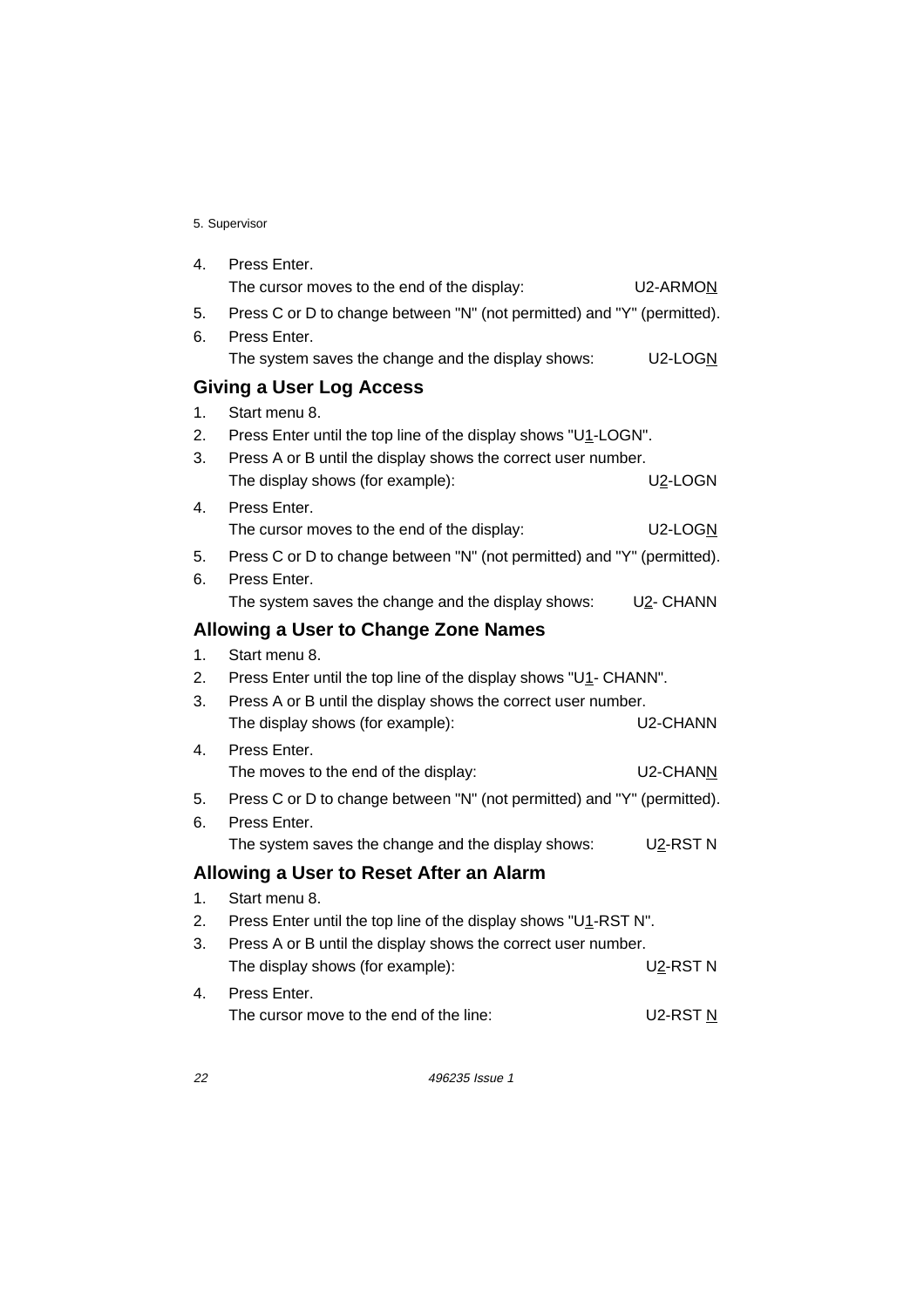| 5.                  | Press C or D to change between "N" (not permitted) and "Y" (permitted).     |            |  |  |  |  |
|---------------------|-----------------------------------------------------------------------------|------------|--|--|--|--|
| 6.                  | Press Enter.                                                                |            |  |  |  |  |
|                     | The system saves the change and the<br>top line of the display shows:       | U2-D-T $Y$ |  |  |  |  |
|                     | Allowing a User to Change the Time and Date.                                |            |  |  |  |  |
| 1.                  | Start menu 8.                                                               |            |  |  |  |  |
| 2.                  | Press Enter until the top line of the display shows "U1-D-T Y".             |            |  |  |  |  |
| 3.                  | Press A or B until the display shows the correct user number.               |            |  |  |  |  |
|                     | The display shows (for example):                                            | U2-D-T N   |  |  |  |  |
| 4.                  | Press Enter.                                                                |            |  |  |  |  |
|                     | The cursor moves to the end of the line:                                    | U2-D-T N   |  |  |  |  |
| 5.                  | Press C or D to change between "N" (not permitted) and "Y" (permitted).     |            |  |  |  |  |
| 6.                  | Press Enter.                                                                |            |  |  |  |  |
|                     | The system saves the change and the display<br>shows (for example):         | U3-C****   |  |  |  |  |
| <b>User Records</b> |                                                                             |            |  |  |  |  |
|                     | Use the table on the inside of the back cover to keep a record of the users |            |  |  |  |  |
|                     | who have access to your alarm system. DO NOT write down any access          |            |  |  |  |  |

codes.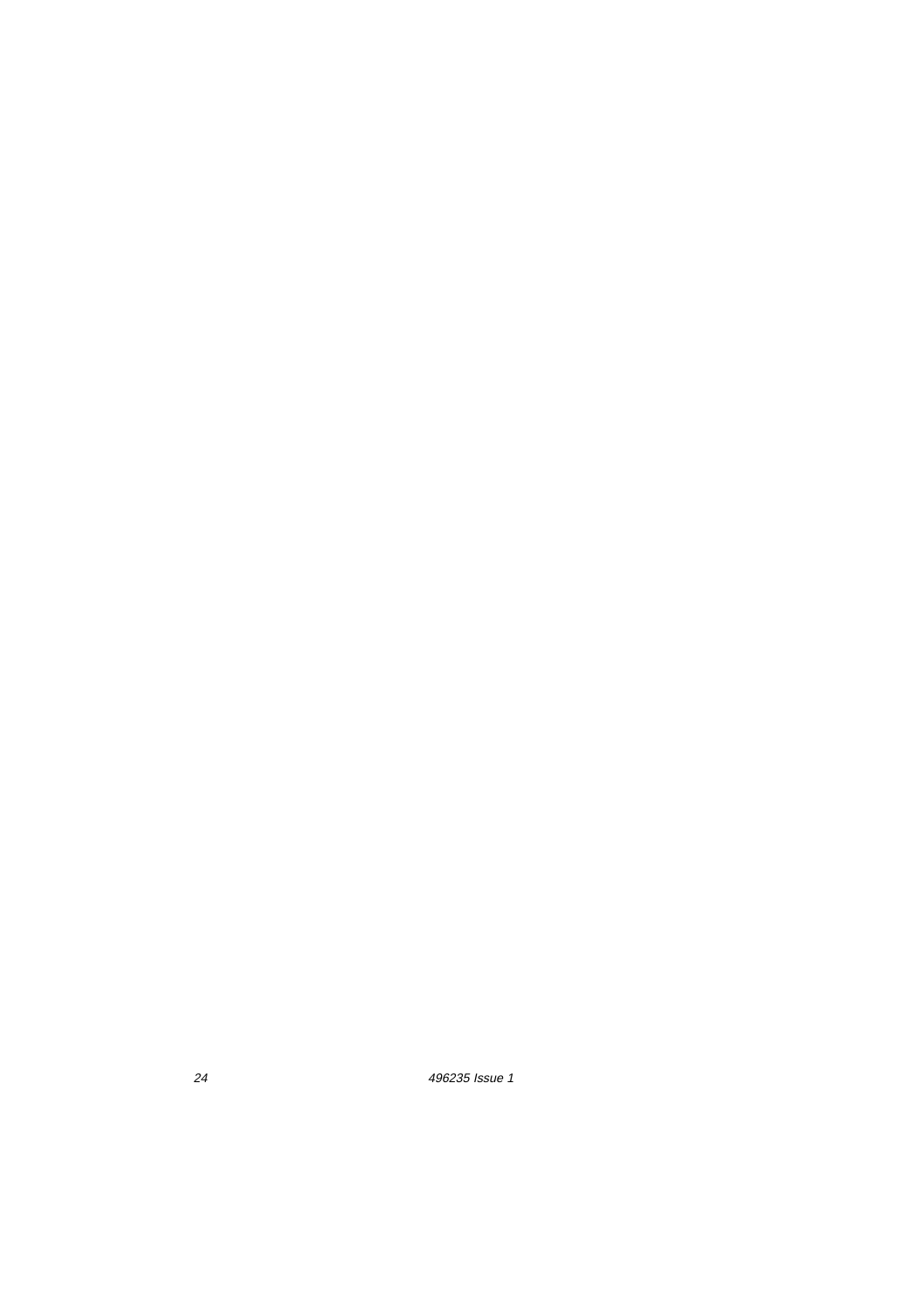| USER No. NAME   | <b>DURESS</b> | ARM<br><b>ONLY</b> | OMIT | LOG<br>ZONES ACCESS NAMES | <b>ZONE</b> | <b>RESET</b> | TIME &<br><b>DATE</b> |
|-----------------|---------------|--------------------|------|---------------------------|-------------|--------------|-----------------------|
| USER 01         |               |                    |      |                           |             |              |                       |
| <b>USER 02</b>  |               |                    |      |                           |             |              |                       |
| <b>IUSER 03</b> |               |                    |      |                           |             |              |                       |
| <b>IUSER 04</b> |               |                    |      |                           |             |              |                       |
| <b>IUSER 05</b> |               |                    |      |                           |             |              |                       |
| USER 06         |               |                    |      |                           |             |              |                       |
| <b>USER 07</b>  |               |                    |      |                           |             |              |                       |
| USER 08         |               |                    |      |                           |             |              |                       |